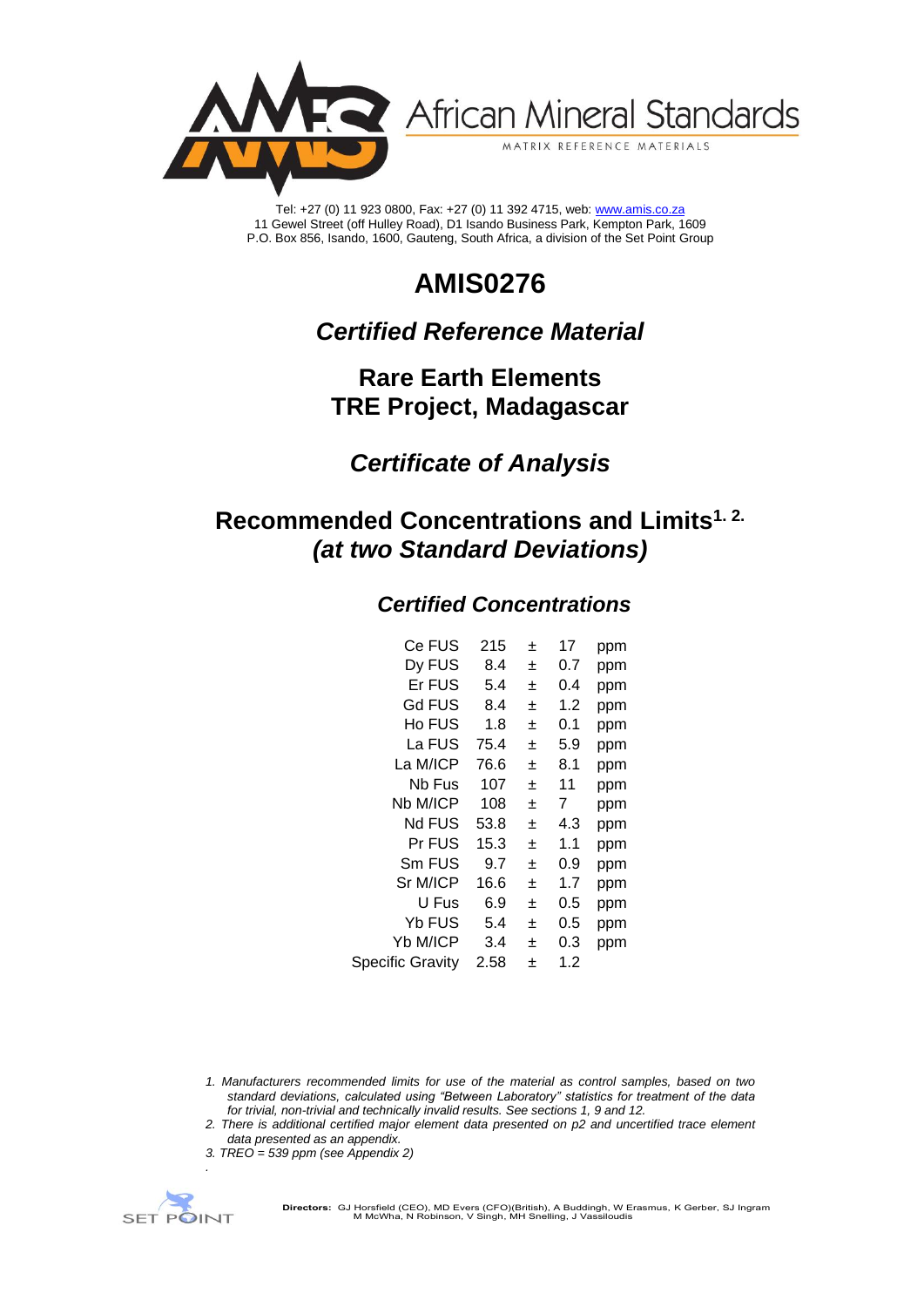## *Provisional Concentrations*

| Ce M/ICP | 208  | 士 | 42   | ppm |
|----------|------|---|------|-----|
| Eu FUS   | 1.37 | 士 | 0.16 | ppm |
| Lu FUS   | 8.3  | 士 | 0.1  | ppm |
| Lu M/ICP | 0.5  | 士 | 0.1  | ppm |
| Sc M/ICP | 13.1 | 士 | 1.6  | ppm |
| Sr FUS   | 17.9 | 土 | 42   | ppm |
| Tb FUS   | 1.4  | 土 | 0.2  | ppm |
| Tb M/ICP | 1.2  | ÷ | 0.1  | ppm |
| Th Fus   | 34.7 | ÷ | 5.3  | ppm |
| Th M/ICP | 27.9 | ÷ | 4.7  | ppm |
| Tm FUS   | 0.81 | 士 | 0.08 | ppm |
| U M/ICP  | 4.90 | ÷ | 1.10 | ppm |
| Y FUS    | 46.6 | 土 | 6.0  | ppm |

### *Indicated Means*

Y M/ICP 33.2 ppm

## **Major Element Recommended Concentrations and Limits** *(at two Standard Deviations)*

### *Certified Concentrations*

| $Al_2O_3$        | 23.9  | ÷ | 0.4   | % |
|------------------|-------|---|-------|---|
| CaO              | 0.3   | 土 | 0.01  | % |
| Fe2O3            | 9.7   | 士 | 0.2   | % |
| K2O              | 1.7   | 士 | 0.04  | % |
| MgO              | 0.6   | ÷ | 0.02  | % |
| MnO              | 0.1   | 士 | 0.01  | % |
| P2O5             | 0.090 | ÷ | 0.002 | % |
| SiO <sub>2</sub> | 51.4  | 士 | 0.8   | % |
| TiO <sub>2</sub> | 1.0   | ÷ | 0.04  | % |
| LOI              | 10.2  | ÷ | 0.3   | % |
|                  |       |   |       |   |

## *Provisional Concentrations*

| $Cr_2O_3$         | 0.03 | $\pm$ | 0.01 | % |
|-------------------|------|-------|------|---|
| Na <sub>2</sub> O | 0.3  | 土     | 0.06 | % |

**1. Intended Use:** AMIS0276 can be used to check analysis of samples of rare earth element bearing rocks with a similar grade and matrix.

It is a matrix matched Certified Reference Material, fit for use as control samples in routine assay laboratory quality control when inserted within runs of samples and measured in parallel to the unknown. Its purpose is to monitor inter-laboratory or instrument bias and within lab precision. It can be used, indirectly, to establish the traceability of results to an SI system of units.

The recommended concentrations and limits for this material are property values based on a measurement campaign (round robin) and reflect consensus results from the laboratories that participated in the round robin.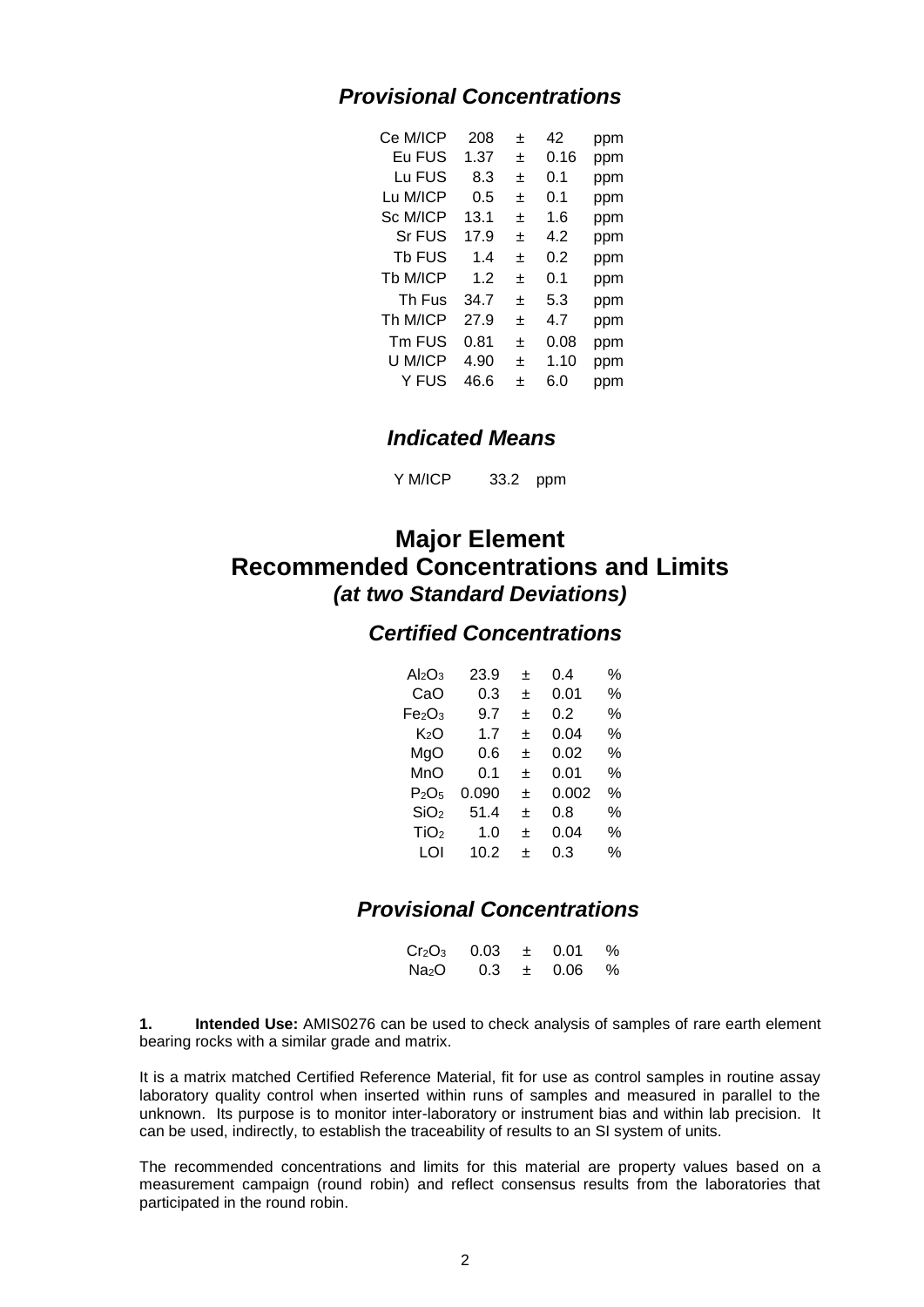Slight variations in analytical procedures between laboratories will reflect as slight biases to the recommended concentrations (see 19). Good laboratories will report results within the two standard deviation levels with a failure rate of <10 %.

The material can also be used for method development and for the calibration of equipment.

**2. Origin of Material:** AMIS0276 is a commissioned CRM made up of material supplied by Tantalus Rare Earths from the TRE Project situated on the Ampasindava Peninsula in the Antsiranana Province of northern Madagascar, approximately 40km south-west of the regional administrative centre, Ambanja.

**3. Mineral and Chemical Composition**: The concession area, comprises rare earthtantalum-niobium-zirconium-hafnium enriched dykes, sills and argillaceous laterites.

**4. Appearance:** The material is a very fine Dark Yellowish Brown powder (Corstor colour chart – 10YR 6/6).

**5. Handling instructions:** The material is packaged in Laboratory Packs and Explorer Packs that must be shaken or otherwise agitated before use. Normal safety precautions for handling fine particulate matter are suggested, such as the use of safety glasses, breathing protection, gloves and a laboratory coat.

**6. Method of Preparation**: The material was crushed, dry-milled and air-classified to <54um. Wet sieve parti**c**le size analysis of random samples confirmed the material was 98.5% <54um. It was then blended in a bi-conical mixer, systematically divided and then sealed into 1kg Laboratory Packs. Explorer Packs are subdivided from the Laboratory packs as required. Samples were randomly selected for homogeneity testing and third party analysis. Statistical analysis of both homogeneity and consensus test results were carried out by an independent statistician.

#### **7. Methods of Analysis requested:**

- 1. Multi-acid digest, including HF, ICP- OES or ICP-MS. Multi element scan.
- 2. Fusion, ICP- OES or ICP-MS. Multi element scan to include REE's, Nb, Y, Sr, U and Th.
- 3. XRF. Multi element scan to include REE's, Nb, Y, Sr, U and Th.
- 4. XRF fusion. Majors (Al<sub>2</sub>O<sub>3</sub>, CaO, Cr<sub>2</sub>O<sub>3</sub>, Fe<sub>2</sub>O<sub>3</sub>, K<sub>2</sub>O, MgO, MnO, Na<sub>2</sub>O, P<sub>2</sub>O<sub>5</sub>, SiO<sub>2</sub>, TiO<sub>2</sub>. LOI. )
- 5. SG (gas pycnometer).

#### **8. Information requested:**

- 1. State and provide brief description of analytical techniques used.
- 2. State aliquots used for all determinations.
- 3. Results for individual analyses to be reported ( not averages )
- 4. All results for Rare Earth Elements to be reported in ppm (not as oxides).
- 5. All results for multi-element scans to be reported in ppm.
- 6. All results for major elements to be reported in %, as oxides.
- 7. Report all QC data, to include replicates, blanks and certified reference materials used.

**9. Method of Certification:** Eighteen laboratories were each given eight randomly selected packages of sample. Sixteen of the laboratories submitted results in time for certification.

Final limits were calculated after first determining if all data was compatible within a spread normally expected for similar analytical methods done by reputable laboratories. Data from any one laboratory was then removed from further calculations when the mean of all analyses from that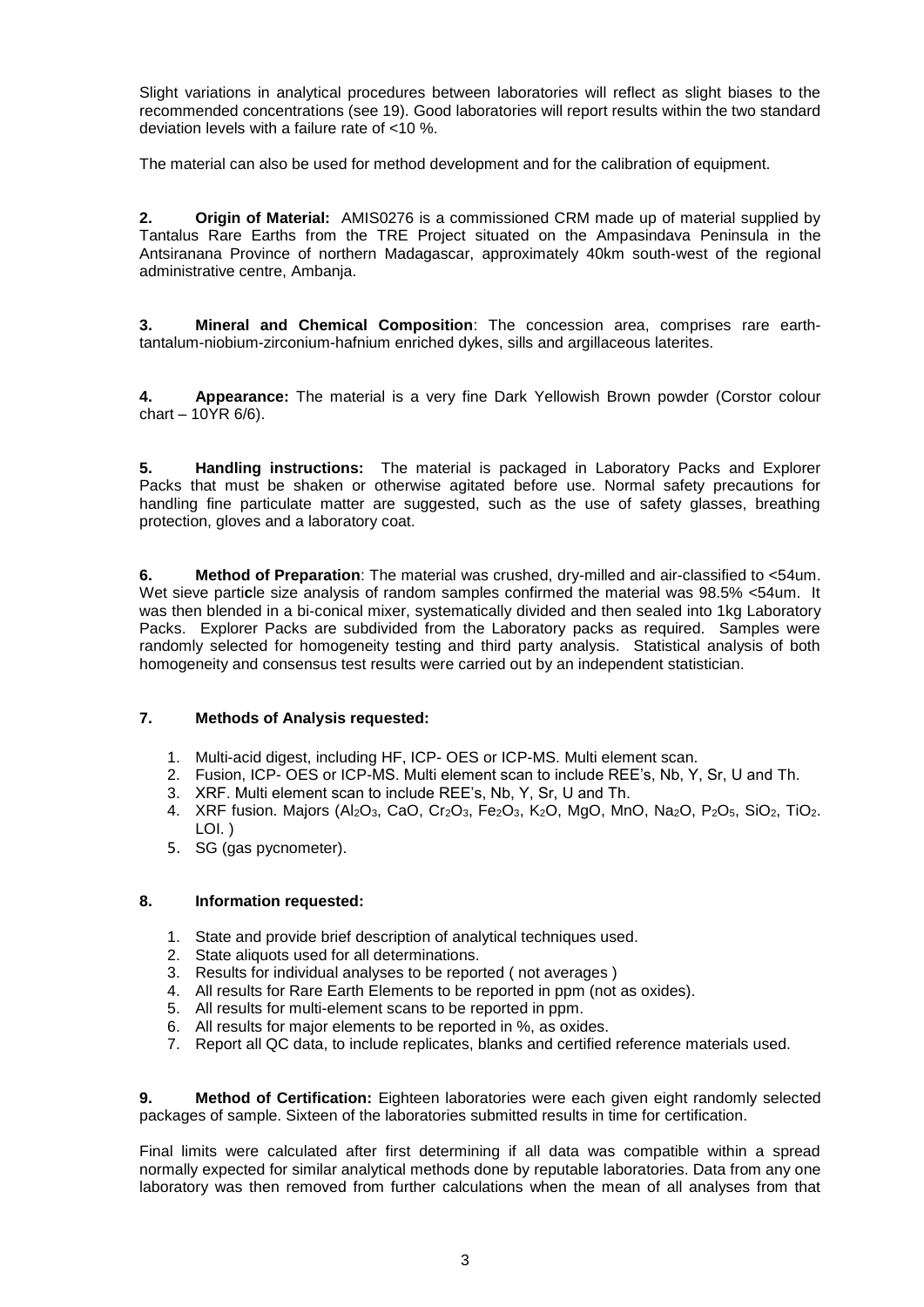laboratory failed a "t test" of the global means of the other laboratories. The means and standard deviations were then re-calculated using all remaining data.

Any analysis that fell outside of the new two standard deviations was removed from the ensuing data base. The mean and standard deviations were again calculated using the remaining data.

The "between-laboratory" standard deviation is used in the calculation to eliminate technically and statistically invalid data. Upper and lower limits are based on the standard deviation of the remaining data, which reflect individual analyses and can be used to monitor accuracy in routine laboratory quality control. This is different to limits based on standard deviations derived from grouped set of analyses (see 12), which provide important measures for precision and trueness, but which are less useful for routine QC.

Standards with an RSD of near or less than 5 % are termed "Certified", RSD's of between near 5 % and 15 % are termed "Provisional", and RSD's over 15 % are termed "Informational".

**10. Participating Laboratories:** The 16 out of 18 laboratories that provided results timeously were (not in same order as in the table of assays):

- 1 ACME Vancouver
- 2 AGAT Laboratories
- 3 ALS Chemex Laboratory Group Brisbane Australia
- 4 ALS Chemex Laboratory Group Johannesburg SA
- 5 ALS Chemex Laboratory Group Perth WA
- 6 ALS Chemex Laboratory Group Vancouver CA
- 7 ALS OMAC (Ireland)
- 8 BV Amdel (Australia)
- 9 Genalysis Laboratory Services (W Australia P)
- 10 Intertek Utama Services (Indonesia)
- 11 SGS Geosol Laboratories Ltda (Brazil)
- 12 SGS Mineral Services Callao (Peru)
- 13 SGS Mineral Services Lakefield (Canada)
- 14 SGS South Africa (Pty) Ltd Booysens JHB
- 15 SGS Vancouver (Canada)
- 16 Ultra Trace (Pty) Ltd WA

**11. Assay Data:** Data as received from the laboratories for the important certified elements listed on p1 is set out below. **Assay Data:** Data as received from the laboratories for the important certified element<br>
Lab Ce Ce Dy Er Eu Gd Ho La Lu Lu Nb Nb Nd Pr<br>
Dode Fusion M/ICP Fusion Fusion Fusion Fusion Fusion Fusion M/ICP Fusion M/ICP Fusio

| Lab  | Ce     | Ce    | Dy     | Er     | Eu     | Gd     | Ho     | La     | La    | Lu.    | Lu    | <b>N<sub>b</sub></b> | <b>N<sub>b</sub></b> | Nd     | Pr     |
|------|--------|-------|--------|--------|--------|--------|--------|--------|-------|--------|-------|----------------------|----------------------|--------|--------|
| Code | Fusion | M/ICP | Fusion | Fusion | Fusion | Fusion | Fusion | Fusion | M/ICP | Fusion | M/ICP | Fusion               | M/ICP                | Fusion | Fusion |
|      | ppm    | ppm   | ppm    | ppm    | ppm    | ppm    | ppm    | ppm    | ppm   | ppm    | ppm   | ppm                  | ppm                  | ppm    | ppm    |
| в    | 221    | 228   | 8.40   | 5.17   | 1.42   | 8.61   | 1.64   | 74.70  | 74.70 | 0.83   | 0.51  | 105                  | 112                  | 54.70  |        |
| в    | 231    | 226   | 8.90   | 5.70   | 1.46   | 9.29   | 1.75   | 78.30  | 73.90 | 0.87   | 0.51  | 107                  | 111                  | 57.50  |        |
| в    | 229    | 217   | 9.61   | 5.77   | 1.48   | 9.52   | 1.86   | 78.00  | 71.00 | 0.93   | 0.49  | 106                  | 107                  | 57.40  |        |
| в    | 224    | 230   | 8.67   | 5.35   | 1.45   | 8.67   | 1.71   | 76.20  | 75.10 | 0.84   | 0.51  | 106                  | 113                  | 56.20  |        |
| в    | 229    | 224   | 8.92   | 5.61   | 1.46   | 8.92   | 1.75   | 77.50  | 73.80 | 0.90   | 0.52  | 107                  | 114                  | 56.70  |        |
| в    | 222    | 225   | 8.48   | 5.46   | 1.46   | 8.87   | 1.70   | 76.10  | 73.10 | 0.86   | 0.51  | 108                  | 110                  | 55.60  |        |
| в    | 224    | 221   | 8.52   | 5.35   | 1.46   | 8.94   | 1.69   | 76.20  | 71.70 | 0.86   | 0.49  | 107                  | 107                  | 55.70  |        |
| B    | 226    | 219   | 8.82   | 5.46   | 1.44   | 8.92   | 1.75   | 77.30  | 71.30 | 0.87   | 0.50  | 108                  | 111                  | 56.30  |        |
| C    | 206    | 219   | 8.40   | 5.20   | 1.40   | 8.00   | 1.70   | 74.10  | 81.90 | 0.80   | 0.52  | 131                  | 108                  | 53.80  | 15.80  |
| C    | 212    | 223   | 8.50   | 5.00   | 1.40   | 8.40   | 1.70   | 74.30  | 80.40 | 0.90   | 0.53  | 128                  | 111                  | 54.70  | 16.20  |
| C    | 204    | 218   | 8.50   | 5.10   | 1.40   | 8.00   | 1.80   | 73.20  | 79.50 | 0.80   | 0.53  | 129                  | 108                  | 55.30  | 15.70  |
| C    | 217    | 221   | 8.30   | 5.20   | 1.50   | 8.40   | 1.70   | 80.30  | 79.70 | 0.90   | 0.54  | 131                  | 107                  | 59.00  | 17.40  |
| C    | 209    | 222   | 8.60   | 5.30   | 1.40   | 8.30   | 1.80   | 75.20  | 80.40 | 0.90   | 0.54  | 130                  | 110                  | 57.20  | 16.20  |
| C    | 207    | 224   | 8.60   | 5.30   | 1.50   | 8.20   | 1.80   | 74.30  | 80.10 | 0.90   | 0.54  | 129                  | 111                  | 55.30  | 16.20  |
| C    | 203    | 221   | 8.30   | 5.40   | 1.30   | 8.30   | 1.80   | 75.00  | 82.50 | 0.80   | 0.55  | 132                  | 112                  | 56.10  | 16.10  |
| C    | 202    | 217   | 8.60   | 5.20   | 1.40   | 8.40   | 1.70   | 73.60  | 82.00 | 0.80   | 0.55  | 131                  | 111                  | 55.20  | 15.70  |
| D    | 216    | 200   | 8.71   | 5.44   | 1.41   | 9.37   | 1.76   | 78.90  | 65.00 | 0.86   |       | 108                  | 111                  | 56.10  | 15.65  |
| D    | 221    | 176   | 8.61   | 5.57   | 1.50   | 8.92   | 1.75   | 80.20  | 54.50 | 0.80   |       | 113                  | 104                  | 57.40  | 15.95  |
| D    | 207    | 189   | 8.53   | 5.63   | 1.50   | 8.85   | 1.63   | 76.50  | 59.40 | 0.84   |       | 108                  | 111                  | 53.10  | 15.50  |
| D    | 219    | 169   | 8.80   | 5.62   | 1.30   | 8.09   | 1.85   | 78.10  | 53.30 | 0.89   |       | 112                  | 103                  | 56.90  | 15.45  |
| D    | 213    | 178   | 9.32   | 5.62   | 1.37   | 8.55   | 1.74   | 77.60  | 52.30 | 0.82   |       | 110                  | 111                  | 54.90  | 15.85  |
| D    | 236    | 175   | 9.38   | 5.78   | 1.36   | 9.40   | 1.90   | 81.50  | 55.90 | 0.89   |       | 120                  | 107                  | 59.60  | 16.95  |
| D    | 221    | 167   | 9.24   | 5.39   | 1.38   | 8.16   | 1.79   | 76.40  | 50.80 | 0.83   |       | 112                  | 111                  | 55.00  | 15.50  |
| D    | 219    | 179   | 8.49   | 5.36   | 1.38   | 8.33   | 1.65   | 79.00  | 56.50 | 0.80   |       | 113                  | 108                  | 56.60  | 16.00  |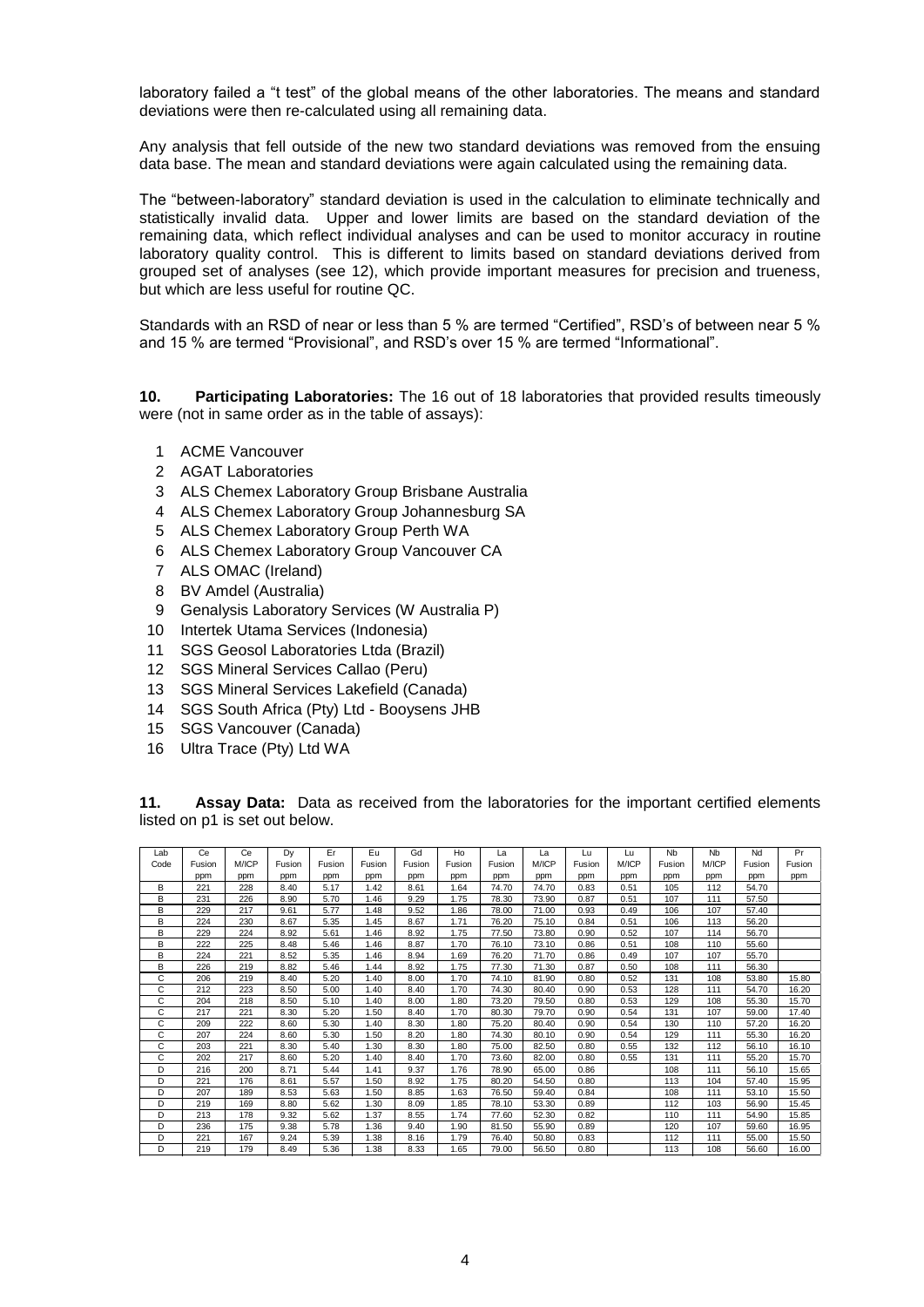### **Assay data - Economic Elements**

| Lab<br>Code         | Ce<br>Fusion | Ce<br>M/ICP | Dy<br>Fusion | Er<br>Fusion         | Eu<br>Fusion         | Gd<br>Fusion | Ho<br>Fusion         | La<br>Fusion   | La<br>M/ICP    | Lu<br>Fusion         | Lu<br>M/ICP  | Nb<br>Fusion      | <b>N<sub>b</sub></b><br>M/ICP | Nd<br>Fusion            | Pr<br>Fusion            |
|---------------------|--------------|-------------|--------------|----------------------|----------------------|--------------|----------------------|----------------|----------------|----------------------|--------------|-------------------|-------------------------------|-------------------------|-------------------------|
| Ε                   | ppm          | ppm<br>219  | ppm          | ppm                  | ppm                  | ppm          | ppm                  | ppm            | ppm<br>81.90   | ppm                  | ppm<br>0.52  | ppm               | ppm<br>110                    | ppm                     | ppm                     |
| Ε                   |              | 223         |              |                      |                      |              |                      |                | 80.40          |                      | 0.53         |                   | 111                           |                         |                         |
| Е                   |              | 218         |              |                      |                      |              |                      |                | 79.50          |                      | 0.53         |                   | 109                           |                         |                         |
| Ε<br>Е              |              | 221<br>222  |              |                      |                      |              |                      |                | 79.70<br>80.40 |                      | 0.54<br>0.54 |                   | 109<br>111                    |                         |                         |
| Ε                   |              | 224         |              |                      |                      |              |                      |                | 80.10          |                      | 0.54         |                   | 109                           |                         |                         |
| Е                   |              | 221         |              |                      |                      |              |                      |                | 82.50          |                      | 0.55         |                   | 111                           |                         |                         |
| Е<br>F              | 211          | 217<br>131  | 8.21         | 5.24                 | 1.29                 | 8.35         | 1.70                 | 77.50          | 82.00<br>42.35 | 0.77                 | 0.55<br>0.42 | 100.92            | 112<br>108                    | 53.20                   | 14.85                   |
| F                   | 208          | 137         | 8.26         | 5.23                 | 1.36                 | 8.44         | 1.74                 | 79.20          | 44.17          | 0.78                 | 0.44         | 100.66            | 116                           | 53.30                   | 14.66                   |
| F                   | 208          | 129         | 8.26         | 5.25                 | 1.33                 | 8.37         | 1.73                 | 72.90          | 40.44          | 0.78                 | 0.46         | 98.70             | 112                           | 54.00                   | 14.59                   |
| F<br>F              | 211<br>205   | 145<br>137  | 8.46<br>8.10 | 5.25<br>5.25         | 1.27<br>1.31         | 8.28<br>8.22 | 1.72<br>1.68         | 77.90<br>72.40 | 47.88<br>44.40 | 0.78<br>0.76         | 0.48<br>0.42 | 99.76<br>97.20    | 110<br>106                    | 54.10<br>52.40          | 14.80<br>14.42          |
| F                   | 207          | 143         | 8.24         | 5.20                 | 1.31                 | 8.27         | 1.71                 | 84.20          | 45.00          | 0.77                 | 0.47         | 98.88             | 112                           | 53.00                   | 14.59                   |
| F                   | 203          | 134         | 8.15         | 5.09                 | 1.26                 | 8.07         | 1.72                 | 72.90          | 44.03          | 0.75                 | 0.41         | 97.78             | 99                            | 52.60                   | 14.47                   |
| F                   | 203          | 140         | 8.26         | 5.08                 | 1.32                 | 8.16         | 1.68                 | 75.20          | 45.06          | 0.74<br>0.78         | 0.41         | 97.17<br>99.40    | 105<br>108                    | 51.50                   | 14.31                   |
| н<br>$\mathsf H$    | 205<br>207   | 212<br>213  | 7.77<br>7.94 | 5.07<br>5.13         | 1.24<br>1.29         | 7.62<br>7.55 | 1.68<br>1.68         | 71.70<br>72.30 | 74.40<br>70.70 | 0.78                 |              | 99.50             | 108                           | 51.30<br>52.00          | 14.80<br>14.95          |
| Н                   | 204          | 208         | 7.88         | 5.05                 | 1.28                 | 7.18         | 1.64                 | 71.40          | 69.30          | 0.77                 |              | 97.60             | 108                           | 50.30                   | 14.90                   |
| н                   | 206          | 213         | 8.08         | 5.18                 | 1.28                 | 7.33         | 1.69                 | 72.40          | 70.90          | 0.78                 |              | 100.50            | 111                           | 52.30                   | 15.05                   |
| н<br>н              | 212<br>203   | 219<br>223  | 8.13<br>7.80 | 5.31<br>4.91         | 1.31<br>1.29         | 7.69<br>7.38 | 1.67<br>1.65         | 73.20<br>70.20 | 71.30<br>74.00 | 0.83<br>0.77         |              | 103.50<br>97.30   | 120<br>116                    | 52.70<br>50.50          | 15.40<br>14.70          |
| н                   | 206          | 241         | 7.91         | 5.11                 | 1.28                 | 7.40         | 1.66                 | 71.50          | 80.30          | 0.80                 |              | 100.00            | 121                           | 51.60                   | 15.10                   |
| Н                   | 215          | 215         | 8.32         | 5.35                 | 1.38                 | 7.52         | 1.76                 | 75.70          | 71.40          | 0.84                 |              | 101.50            | 110                           | 52.80                   | 15.00                   |
| <sup>1</sup>        | 225<br>222   | 185<br>193  | 8.08<br>8.34 | 5.62<br>5.48         | 1.27<br>1.30         | 8.28<br>8.27 | 1.77<br>1.82         | 74.40<br>75.40 | 56.30<br>60.90 | 0.86<br>0.85         |              | 107<br>106        |                               | 54.00<br>52.60          | 14.84<br>15.21          |
|                     | 220          | 190         | 8.22         | 5.30                 | 1.33                 | 8.08         | 1.81                 | 72.20          | 58.20          | 0.88                 |              | 108               |                               | 50.90                   | 15.16                   |
| 1                   | 224          | 177         | 8.52         | 5.62                 | 1.30                 | 8.32         | 1.84                 | 74.90          | 54.20          | 0.84                 |              | 106               |                               | 54.40                   | 15.37                   |
| $\overline{1}$      | 217          | 175         | 7.93         | 5.44                 | 1.23                 | 7.87         | 1.80                 | 71.70          | 53.90          | 0.84                 |              | 110               |                               | 50.40                   | 14.73                   |
| 1<br>$\overline{1}$ | 225<br>223   | 184<br>165  | 8.12<br>7.95 | 5.35<br>5.57         | 1.28<br>1.29         | 7.95<br>8.01 | 1.92<br>1.83         | 74.00<br>73.70 | 58.00<br>49.80 | 0.82<br>0.85         |              | 106<br>108        |                               | 53.70<br>51.20          | 15.26<br>15.08          |
| $\mathbf{I}$        | 220          | 195         | 7.99         | 5.17                 | 1.22                 | 7.86         | 1.79                 | 72.60          | 61.10          | 0.83                 |              | 109               |                               | 49.80                   | 14.65                   |
| J                   | 225          | 108         | 8.57         | 5.43                 | 1.38                 | 8.22         | 1.76                 | 77.00          | 29.20          | 0.76                 |              | 114               |                               | 54.80                   | 15.75                   |
| J<br>J              | 232<br>216   | 116<br>94   | 8.35<br>8.16 | 5.28<br>5.10         | 1.36<br>1.23         | 8.30<br>8.13 | 1.74<br>1.68         | 79.00<br>75.40 | 31.50<br>24.80 | 0.79<br>0.75         |              | 117<br>111        |                               | 55.10<br>52.80          | 16.35<br>15.25          |
| J                   | 223          | 94          | 8.14         | 5.31                 | 1.34                 | 8.13         | 1.66                 | 76.50          | 25.00          | 0.76                 |              | 113               |                               | 54.30                   | 15.60                   |
| J                   | 227          | 93          | 8.44         | 5.38                 | 1.42                 | 8.51         | 1.80                 | 78.60          | 24.50          | 0.76                 |              | 117               |                               | 54.80                   | 15.90                   |
| J<br>J              | 229<br>227   | 98<br>104   | 8.33<br>8.38 | 5.23                 | 1.39<br>1.37         | 8.28<br>8.29 | 1.78<br>1.77         | 79.60<br>78.90 | 26.00<br>27.90 | 0.77<br>0.76         |              | 116<br>117        |                               | 54.90<br>55.40          | 15.95<br>16.00          |
| J                   | 229          | 87          | 8.70         | 5.41<br>5.37         | 1.40                 | 8.29         | 1.74                 | 78.70          | 22.70          | 0.79                 |              | 115.50            |                               | 54.80                   | 15.95                   |
| κ                   |              | 185         |              |                      |                      |              |                      |                | 62.00          |                      |              |                   | 98.00                         |                         |                         |
| Κ                   |              | 175         |              |                      |                      |              |                      |                | 58.70          |                      |              |                   | 96.20                         |                         |                         |
| Κ<br>Κ              |              | 180<br>183  |              |                      |                      |              |                      |                | 60.20<br>62.40 |                      |              |                   | 97.30<br>94.80                |                         |                         |
| κ                   |              | 184         |              |                      |                      |              |                      |                | 60.90          |                      |              |                   | 99.90                         |                         |                         |
| Κ                   |              | 208         |              |                      |                      |              |                      |                | 64.40          |                      |              |                   | 107.50                        |                         |                         |
| Κ<br>K              |              | 163<br>175  |              |                      |                      |              |                      |                | 46.40<br>57.90 |                      |              |                   | 107.50<br>97.30               |                         |                         |
| L                   |              | 211         |              |                      |                      |              |                      |                | 77.70          |                      | 0.64         |                   | 110                           |                         |                         |
| L                   |              | 212         |              |                      |                      |              |                      |                | 77.90          |                      | 0.66         |                   | 107                           |                         |                         |
| L<br>L              |              | 215<br>212  |              |                      |                      |              |                      |                | 80.60<br>79.10 |                      | 0.64<br>0.64 |                   | 104<br>109                    |                         |                         |
|                     |              | 205         |              |                      |                      |              |                      |                | 78.60          |                      | 0.64         |                   | 105                           |                         |                         |
| L                   |              | 210         |              |                      |                      |              |                      |                | 78.30          |                      | 0.64         |                   | 103                           |                         |                         |
| L<br>L              |              | 210<br>219  |              |                      |                      |              |                      |                | 78.80<br>81.30 |                      | 0.66<br>0.62 |                   | 102<br>108                    |                         |                         |
| M                   | 210          | 228         | 9.03         | 5.26                 | 1.35                 | 8.86         | 1.60                 | 72.30          | 75.00          | 0.89                 | 0.44         | 103               | 105                           | 52.20                   | 14.90                   |
| М                   | 233          | 235         | 9.42         | 5.96                 | 1.52                 | 9.23         | 1.79                 | 83.50          | 76.70          | 0.96                 | 0.41         | 107               | 104                           | 55.80                   | 17.30                   |
| М<br>М              | 221<br>205   | 251<br>247  | 8.63<br>8.51 | 5.31<br>5.14         | 1.30<br>1.26         | 8.54<br>8.52 | 1.69<br>1.56         | 76.60<br>75.20 | 83.70<br>80.50 | 0.81<br>0.82         | 0.43<br>0.45 | 103<br>111        | 104<br>104                    | 54.60<br>51.00          | 15.80<br>14.50          |
| M                   | 230          | 250         | 8.96         | 5.83                 | 1.46                 | 8.73         | 1.77                 | 79.20          | 83.40          | 0.90                 | 0.47         | 105               | 102                           | 56.80                   | 16.40                   |
| M                   | 242          | 244         | 10.50        | 6.59                 | 1.70                 | 9.83         | 1.85                 | 75.20          | 81.70          | 0.81                 | 0.44         | 122               | 102                           | 56.20                   | 19.60                   |
| M<br>М              | 220<br>208   | 264<br>228  | 8.82<br>8.25 | 5.81<br>5.13         | 1.24<br>1.28         | 9.02<br>9.50 | 1.46<br>1.60         | 72.10<br>73.50 | 81.80<br>75.60 | 0.91<br>0.83         | 0.46<br>0.42 | 112<br>105        |                               | 52.00<br>50.70          | 14.40<br>14.70          |
| N                   | 211          | 209         | 8.67         | 5.39                 | 1.45                 | 9.15         | 1.79                 | 72.70          | 72.00          | 0.82                 | 0.44         | 124               | 113                           | 52.00                   | 15.10                   |
| N                   | 214          | 215         | 8.64         | 5.55                 | 1.45                 | 9.08         | 1.75                 | 74.70          | 71.20          | 0.82                 | 0.43         | 125               | 115                           | 51.60                   | 15.10                   |
| N                   | 211          | 208         | 8.38         | 5.47                 | 1.44                 | 9.15         | 1.79                 | 75.10          | 71.40          | 0.82                 | 0.43         | 127               | 110                           | 51.30                   | 15.20                   |
| N<br>N              | 209<br>210   | 205<br>214  | 8.62<br>8.58 | 5.47<br>5.44         | 1.42<br>1.40         | 8.93<br>9.08 | 1.77<br>1.80         | 74.40<br>72.80 | 71.60<br>72.40 | 0.79<br>0.80         | 0.42<br>0.46 | 126<br>125        | 109<br>111                    | 51.10<br>51.50          | 15.20<br>15.00          |
| N                   | 216          | 213         | 8.70         | 5.48                 | 1.42                 | 9.27         | 1.82                 | 75.80          | 71.30          | 0.81                 | 0.45         | 126               | 111                           | 51.80                   | 15.10                   |
| N                   | 209          | 214         | 8.61         | 5.57                 | 1.43                 | 9.14         | 1.77                 | 73.00          | 71.60          | 0.83                 | 0.44         | 125               | 111                           | 51.40                   | 15.20                   |
| N<br>$\circ$        | 209<br>211   | 206<br>206  | 8.67<br>8.05 | 5.42<br>5.17         | 1.42<br>1.35         | 9.10<br>7.95 | 1.75<br>1.72         | 72.50<br>76.50 | 71.30<br>76.20 | 0.82<br>0.84         | 0.45<br>0.41 | 124<br>105        | 110<br>105                    | 51.90<br>51.40          | 15.00<br>15.10          |
| O                   | 215          | 210         | 8.16         | 5.24                 | 1.38                 | 7.87         | 1.75                 | 78.10          | 77.40          | 0.86                 | 0.43         | 105               | 107                           | 52.80                   | 15.30                   |
| O                   | 209          | 207         | 8.10         | 4.93                 | 1.33                 | 7.53         | 1.68                 | 75.40          | 77.40          | 0.85                 | 0.41         | 102               | 106                           | 51.50                   | 14.80                   |
| O<br>O              | 208<br>212   | 208<br>209  | 7.88<br>8.15 | 5.22<br>5.19         | 1.36<br>1.34         | 7.57<br>7.78 | 1.71<br>1.75         | 76.60<br>76.00 | 78.00<br>77.20 | 0.82<br>0.87         | 0.45<br>0.39 | 103<br>104        | 106<br>103                    | 51.20<br>52.00          | 14.90<br>15.10          |
|                     | 213          | 204         | 8.29         | 5.00                 | 1.33                 | 7.85         | 1.77                 | 76.70          | 75.70          | 0.82                 | 0.41         | 104               | 106                           | 52.60                   | 15.30                   |
| O                   |              | 207         | 8.15         | 5.18                 | 1.31                 | 7.78         | 1.75                 | 76.90          | 76.30          | 0.80                 | 0.47         | 104               | 104                           | 52.90                   | 15.40                   |
| O                   | 213          |             |              |                      | 1.38                 | 7.85         | 1.72                 | 77.00          | 77.40          | 0.83                 | 0.41         | 103               | 107                           | 51.90                   | 15.20                   |
| O                   | 211          | 208         | 8.16         | 5.19                 |                      |              |                      |                |                |                      |              |                   |                               |                         |                         |
| P<br>P              | 213<br>215   |             | 8.00         | 7.00<br>7.00         | 1.50<br>1.00         |              | 2.00<br>2.00         | 72.00          |                | 1.00<br>1.00         |              | 130<br>125        |                               | 57.50<br>57.00          | 15.00                   |
| P                   | 207          |             | 8.50<br>8.50 | 7.00                 | 1.50                 |              | 2.00                 | 71.00<br>73.00 |                | 1.00                 |              | 130               |                               | 56.00                   | 15.00<br>15.00          |
| P                   | 213          |             | 8.00         | 7.00                 | 1.50                 |              | 2.00                 | 73.00          |                | 1.00                 |              | 130               |                               | 56.00                   | 15.00                   |
| P<br>P              | 208<br>207   |             | 8.00<br>8.50 | 6.00                 | 1.00                 |              | 2.00                 | 70.00<br>70.00 |                | 1.00                 |              | 125               |                               | 55.50                   | 15.00                   |
| P<br>P              | 210<br>205   |             | 8.50<br>8.50 | 7.00<br>7.00<br>7.00 | 1.00<br>1.00<br>1.00 |              | 2.00<br>2.00<br>2.00 | 70.00<br>71.00 |                | 1.00<br>1.00<br>1.00 |              | 125<br>125<br>125 |                               | 56.50<br>55.50<br>56.50 | 15.00<br>15.00<br>15.00 |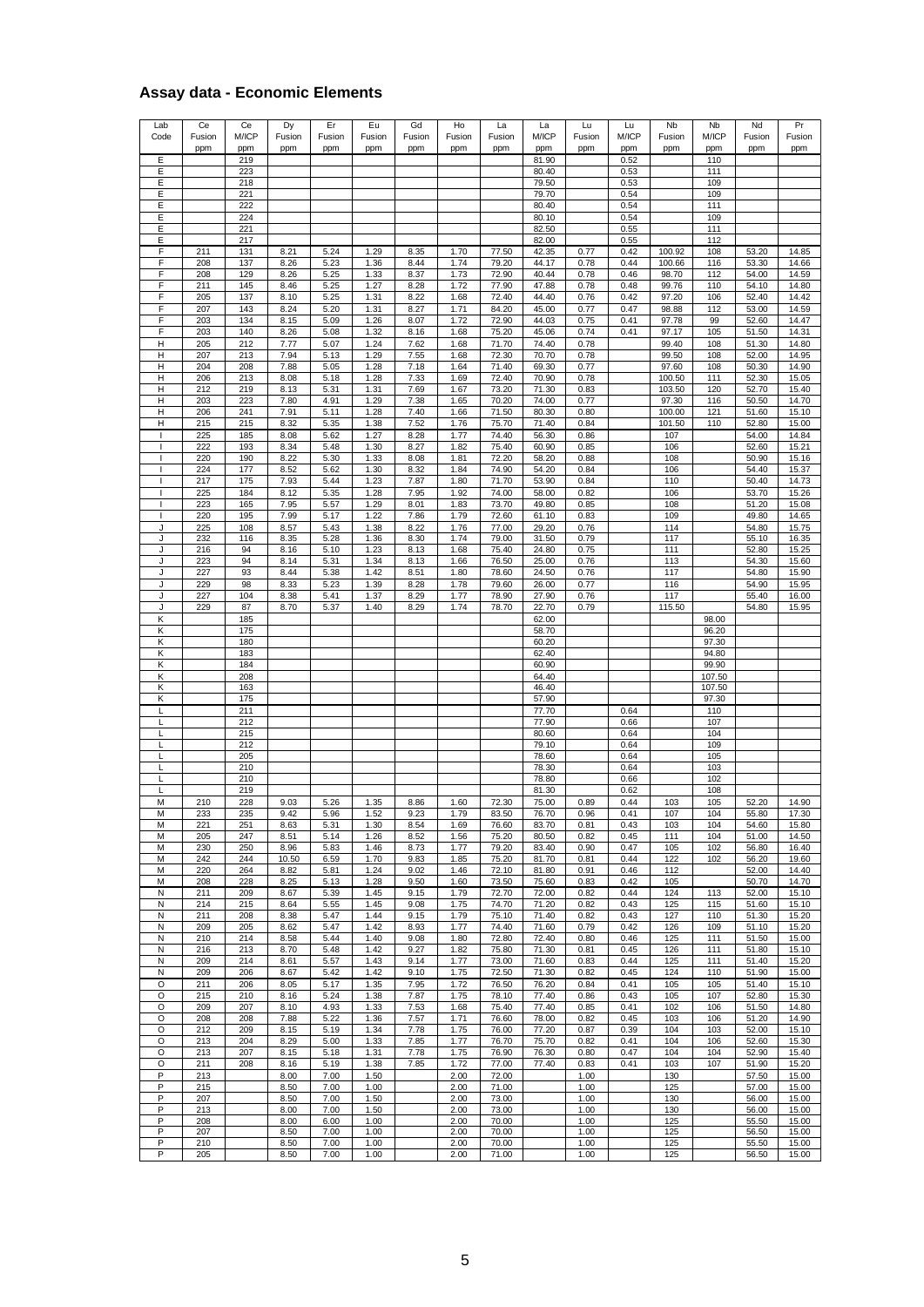### **Assay data - Economic Elements (cont)**

|      | Assay data - Economic Elements (cont) |       |        |        |        |        |        |        |       |        |       |                      |                      |        |        |
|------|---------------------------------------|-------|--------|--------|--------|--------|--------|--------|-------|--------|-------|----------------------|----------------------|--------|--------|
| Lab  | Ce                                    | Ce    | Dy     | Er     | Eu     | Gd     | Ho     | La     | La    | Lu     | Lu    | <b>N<sub>b</sub></b> | <b>N<sub>b</sub></b> | Nd     | Pr     |
| Code | Fusion                                | M/ICP | Fusion | Fusion | Fusion | Fusion | Fusion | Fusion | M/ICP | Fusion | M/ICP | Fusion               | M/ICP                | Fusion | Fusion |
|      | ppm                                   | ppm   | ppm    | ppm    | ppm    | ppm    | ppm    | ppm    | ppm   | ppm    | ppm   | ppm                  | ppm                  | ppm    | ppm    |
| Q    | 258                                   | 148   | 9.69   | 6.26   | 1.57   | 9.44   | 2.11   | 88.40  | 44.60 | 0.96   |       | 122                  | 107                  | 59.60  | 17.75  |
| Q    | 235                                   | 133   | 8.54   | 5.45   | 1.41   | 8.05   | 1.84   | 81.30  | 39.70 | 0.88   |       | 112                  | 109                  | 53.30  | 15.80  |
| Q    | 224                                   | 158   | 8.13   | 5.26   | 1.43   | 7.83   | 1.74   | 77.40  | 47.90 | 0.82   |       | 107                  | 110                  | 51.20  | 15.20  |
| Q    | 248                                   | 179   | 9.19   | 6.13   | 1.53   | 9.29   | 1.99   | 85.80  | 55.50 | 0.92   |       | 117                  | 111                  | 57.10  | 17.25  |
| Q    | 258                                   | 125   | 10.10  | 6.31   | 1.56   | 9.46   | 2.04   | 89.50  | 36.90 | 0.95   |       | 123                  | 113                  | 60.10  | 18.00  |
| Q    | 241                                   | 163   | 9.13   | 5.90   | 1.52   | 8.82   | 1.85   | 83.30  | 49.40 | 0.87   |       | 115                  | 113                  | 54.90  | 16.30  |
| Q    | 229                                   | 129   | 8.49   | 5.57   | 1.34   | 8.34   | 1.83   | 79.40  | 38.10 | 0.81   |       | 109                  | 110                  | 52.70  | 15.40  |
| Q    | 228                                   | 146   | 8.49   | 5.64   | 1.37   | 8.47   | 1.77   | 78.80  | 43.90 | 0.82   |       | 107                  | 106                  | 51.60  | 15.30  |
| R    | 400                                   | 214   |        |        |        |        |        | 100    | 72.80 |        | 0.78  |                      | 111                  |        |        |
| R    | 300                                   | 210   |        |        |        |        |        | 100    | 71.90 |        | 0.79  |                      | 108                  |        |        |
| R    | 200                                   | 218   |        |        |        |        |        | 100    | 74.90 |        | 0.79  |                      | 111                  |        |        |
| R    | 300                                   | 213   |        |        |        |        |        | 100    | 72.70 |        | 0.76  |                      | 107                  |        |        |
| R    | 300                                   | 218   |        |        |        |        |        | 200    | 74.20 |        | 0.75  |                      | 106                  |        |        |
| R    | 300                                   | 227   |        |        |        |        |        | 100    | 78.00 |        | 0.79  |                      | 107                  |        |        |
| R    | 200                                   | 210   |        |        |        |        |        | 100    | 72.50 |        | 0.76  |                      | 102                  |        |        |
| R    | 300                                   | 240   |        |        |        |        |        | 100    | 82.00 |        | 0.80  |                      | 113                  |        |        |

#### **Assay data - Economic Elements (cont)**

| R                                     | 300            | 240           |                |                |              |              |                | 100            | 82.00        |              | 0.80         |                | 113            |              |              |
|---------------------------------------|----------------|---------------|----------------|----------------|--------------|--------------|----------------|----------------|--------------|--------------|--------------|----------------|----------------|--------------|--------------|
| Assay data - Economic Elements (cont) |                |               |                |                |              |              |                |                |              |              |              |                |                |              |              |
|                                       |                |               |                |                |              |              |                |                |              |              |              |                |                |              |              |
| Lab                                   | Sc             | Sm            | Sr             | Sr             | Tb           | Tb           | Th             | <b>Th</b>      | Tm           | U            | U            | Y              | Y              | Yb           | Yb           |
| Code                                  | M/ICP          | Fusion        | Fusion         | M/ICP          | Fusion       | M/ICP        | Fusion         | M/ICP          | Fusion       | Fusion       | M/ICP        | Fusion         | M/ICP          | Fusion       | M/ICP        |
| B                                     | ppm<br>14.10   | ppm<br>9.10   | 20.00          | ppm<br>16.50   | ppm<br>1.36  | ppm<br>1.21  | ppm<br>33.40   | ppm<br>30.20   | ppm<br>0.87  | ppm<br>6.62  | ppm<br>5.00  | ppm<br>43.80   | ppm<br>33.40   | ppm<br>5.00  | ppm<br>3.60  |
| B                                     | 13.80          | 9.70          | 20.00          | 16.70          | 1.49         | 1.22         | 34.90          | 30.20          | 0.85         | 6.72         | 4.94         | 45.90          | 33.30          | 5.20         | 3.60         |
| B                                     | 13.60          | 9.90          | 40.00          | 15.60          | 1.51         | 1.16         | 34.40          | 25.40          | 0.96         | 6.73         | 4.84         | 49.50          | 32.30          | 5.70         | 3.50         |
| B                                     | 14.10          | 9.60          | 20.00          | 16.50          | 1.40         | 1.21         | 34.50          | 30.50          | 0.86         | 6.65         | 4.99         | 45.70          | 34.00          | 5.20         | 3.60         |
| B                                     | 13.80          | 9.40          | 20.00          | 16.90          | 1.42         | 1.22         | 34.80          | 28.70          | 0.87         | 6.91         | 4.96         | 45.90          | 34.10          | 5.40         | 3.70         |
| B                                     | 13.60          | 9.40          | 20.00          | 16.40          | 1.40         | 1.22         | 34.40          | 26.90          | 0.85         | 6.79         | 4.95         | 46.40          | 33.50          | 5.10         | 3.80         |
| B<br>B                                | 13.50          | 9.50<br>9.90  | 20.00<br>20.00 | 16.00<br>16.40 | 1.40<br>1.41 | 1.20<br>1.19 | 33.90<br>34.60 | 26.00<br>30.10 | 0.86<br>0.88 | 6.72         | 4.84<br>4.83 | 45.70<br>46.70 | 32.60<br>33.80 | 5.20<br>5.20 | 3.60<br>3.50 |
| C                                     | 13.50<br>13.00 | 10.30         | 20.00          | 16.50          | 1.40         | 1.11         | 34.10          | 28.74          | 0.80         | 6.70<br>7.10 | 5.63         | 48.90          | 36.50          | 5.00         | 3.30         |
| C                                     | 13.00          | 10.40         |                | 16.60          | 1.40         | 1.11         | 33.20          | 29.82          | 0.80         | 6.60         | 5.52         | 55.90          | 37.00          | 5.20         | 3.30         |
| C                                     | 13.00          | 9.50          |                | 17.80          | 1.40         | 1.08         | 33.50          | 28.29          | 0.80         | 6.80         | 5.11         | 46.80          | 34.30          | 5.30         | 3.30         |
| C                                     | 13.00          | 10.40         | 20.00          | 15.90          | 1.40         | 1.12         | 34.40          | 26.86          | 0.80         | 6.80         | 5.34         | 50.10          | 34.40          | 5.40         | 3.40         |
| С                                     | 13.00          | 10.40         | 20.00          | 15.60          | 1.40         | 1.11         | 33.70          | 28.02          | 0.80         | 7.10         | 5.55         | 48.20          | 34.50          | 5.50         | 3.30         |
| C                                     | 13.00          | 9.70          |                | 16.40          | 1.50         | 1.12         | 33.20          | 28.88          | 0.70         | 6.70         | 5.37         | 46.70          | 35.80          | 5.30         | 3.30         |
| С                                     | 13.00          | 9.80          | 21.00          | 16.70          | 1.30         | 1.13         | 32.60          | 29.37          | 0.90         | 6.90         | 5.46         | 48.70          | 37.00          | 5.20         | 3.40         |
| C<br>D                                | 13.00<br>13.80 | 9.40<br>10.00 | 16.80          | 16.60<br>16.30 | 1.30<br>1.47 | 1.09         | 34.00<br>37.50 | 28.72<br>27.60 | 0.80<br>0.87 | 6.70<br>7.22 | 5.30<br>4.90 | 47.30<br>47.00 | 36.00<br>32.30 | 5.20<br>5.09 | 3.20         |
| D                                     | 13.50          | 9.83          | 16.90          | 16.00          | 1.56         |              | 37.30          | 26.60          | 0.83         | 7.40         | 4.80         | 49.80          | 29.80          | 5.28         |              |
| D                                     | 13.90          | 9.76          | 16.40          | 16.10          | 1.53         |              | 36.50          | 26.50          | 0.83         | 6.94         | 4.70         | 46.00          | 30.50          | 5.52         |              |
| D                                     | 13.20          | 9.35          | 16.10          | 15.90          | 1.43         |              | 36.40          | 24.90          | 0.86         | 6.89         | 4.50         | 49.30          | 28.70          | 5.35         |              |
| D                                     | 13.50          | 9.88          | 16.30          | 16.20          | 1.45         |              | 36.50          | 26.00          | 0.83         | 7.17         | 4.70         | 47.40          | 29.20          | 5.69         |              |
| D                                     | 13.70          | 10.10         | 17.30          | 16.50          | 1.62         |              | 38.70          | 25.50          | 0.96         | 7.45         | 4.70         | 52.80          | 30.00          | 5.65         |              |
| D<br>D                                | 13.50<br>13.30 | 9.21<br>10.05 | 18.60<br>16.90 | 16.30<br>15.90 | 1.49<br>1.46 |              | 36.10<br>35.70 | 24.50<br>26.30 | 0.88<br>0.76 | 6.79<br>7.04 | 4.70<br>4.70 | 49.70<br>46.80 | 28.10<br>29.30 | 5.64<br>5.42 |              |
| E                                     | 13.00          |               | 15.60          |                |              | 1.11         |                | 29.80          |              |              | 5.13         |                | 42.20          |              | 3.30         |
| Ε                                     | 13.00          |               | 15.40          |                |              | 1.11         |                | 30.10          |              |              | 5.17         |                | 41.70          |              | 3.30         |
| Ε                                     | 13.00          |               | 15.30          |                |              | 1.08         |                | 29.50          |              |              | 5.37         |                | 41.50          |              | 3.30         |
| Ε                                     | 13.00          |               | 15.60          |                |              | 1.12         |                | 29.10          |              |              | 5.16         |                | 40.10          |              | 3.40         |
| E                                     | 13.00          |               | 15.50          |                |              | 1.11         |                | 30.10          |              |              | 5.30         |                | 41.90          |              | 3.30         |
| Е                                     | 13.00          |               | 15.40          |                |              | 1.12         |                | 29.30          |              |              | 5.00         |                | 40.20          |              | 3.30         |
| E<br>E                                | 13.00          |               | 15.60          |                |              | 1.13<br>1.09 |                | 29.50<br>30.20 |              |              | 5.06         |                | 40.20<br>42.10 |              | 3.40<br>3.20 |
| F                                     | 13.00<br>9.52  | 9.20          | 15.60<br>11.00 | 13.80          |              | 1.15         | 34.00          | 28.11          | 0.79         | 6.06         | 5.13<br>3.81 | 41.34          | 24.35          | 5.00         | 3.37         |
| F                                     | 15.98          | 9.30          | 11.00          | 16.61          |              | 1.20         | 33.30          | 26.26          | 0.74         | 5.98         | 3.88         | 41.93          | 26.09          | 5.20         | 3.45         |
| F                                     | 11.10          | 9.40          | 11.00          | 14.86          |              | 1.22         | 32.80          | 23.57          | 0.83         | 5.94         | 3.86         | 41.33          | 24.66          | 5.30         | 3.40         |
| F                                     | 12.65          | 9.70          | 11.00          | 15.24          |              | 1.25         | 32.50          | 28.74          | 0.78         | 6.00         | 3.97         | 41.52          | 28.85          | 5.20         | 3.81         |
| F                                     | 10.28          | 9.60          |                | 14.97          |              | 1.20         | 31.50          | 28.47          | 0.76         | 5.87         | 3.89         | 40.32          | 26.39          | 5.10         | 3.35         |
| F                                     | 14.58          | 9.40          | 11.00          | 15.70          |              | 1.29         | 34.60          | 27.30          | 0.84         | 6.39         | 3.91         | 41.12          | 28.03          | 5.10         | 3.71         |
| F                                     | 9.18           | 9.40          | 10.00          | 14.26          |              | 1.16         | 30.90          | 28.47          | 0.81         | 5.74         | 3.79         | 40.56          | 25.43          | 5.10         | 3.26         |
| F<br>н                                | 9.04<br>13.00  | 9.10<br>9.42  | 16.20          | 14.89<br>15.50 | 1.24         | 1.15         | 30.60<br>29.30 | 29.91<br>28.30 | 0.79<br>0.73 | 5.83<br>6.52 | 3.92<br>4.90 | 40.84<br>44.70 | 24.94<br>33.70 | 5.10<br>5.03 | 3.22         |
| Η                                     | 13.20          | 9.28          | 16.50          | 15.70          | 1.29         |              | 29.50          | 28.30          | 0.72         | 6.64         | 5.10         | 45.10          | 32.70          | 5.12         |              |
| Н                                     | 13.50          | 9.05          | 16.10          | 15.80          | 1.24         |              | 29.20          | 28.30          | 0.71         | 6.56         | 5.00         | 44.60          | 32.70          | 5.02         |              |
| н                                     | 13.90          | 9.14          | 16.40          | 15.90          | 1.26         |              | 29.40          | 29.20          | 0.75         | 6.66         | 5.10         | 45.50          | 33.60          | 5.05         |              |
| $\overline{H}$                        | 15.00          | 9.51          | 16.80          | 17.10          | 1.30         |              | 30.40          | 28.50          | 0.75         | 6.73         | 5.10         | 45.90          | 35.10          | 5.23         |              |
| Η                                     | 14.70          | 9.24          | 16.00          | 17.00          | 1.21         |              | 28.80          | 30.10          | 0.73         | 6.55         | 5.30         | 43.90          | 35.80          | 4.90         |              |
| H                                     | 15.30          | 9.20          | 16.30          | 17.70          | 1.25         |              | 29.30          | 29.60          | 0.74         | 6.69         | 5.10         | 45.10          | 37.30          | 5.11         |              |
| $\mathsf{H}$                          | 14.10          | 9.22          | 16.50          | 16.10          | 1.27         |              | 31.20          | 29.00          | 0.77         | 6.68         | 5.00         | 46.90          | 34.30          | 5.48         |              |
| $\mathbf{I}$                          | 13.00          | 9.53          | 18.10          | 18.00          | 1.42         |              | 33.70          | 25.80          | 0.82         | 6.60         | 4.90         | 46.90          | 27.80          | 5.67         |              |
| т<br>т                                | 12.00<br>13.00 | 9.08<br>9.64  | 17.60<br>16.20 | 17.00<br>18.00 | 1.36<br>1.39 |              | 34.60<br>32.90 | 26.50<br>26.90 | 0.85<br>0.80 | 6.80<br>6.70 | 4.90<br>5.00 | 46.30<br>44.40 | 29.70<br>29.30 | 5.69<br>5.65 |              |
|                                       | 12.00          | 9.68          | 17.80          | 17.00          | 1.44         |              | 34.80          | 25.30          | 0.83         | 6.90         | 4.80         | 45.60          | 26.80          | 5.74         |              |
|                                       | 12.00          | 8.97          | 17.60          | 18.00          | 1.36         |              | 35.40          | 25.60          | 0.81         | 6.90         | 4.80         | 42.50          | 27.40          | 5.41         |              |
|                                       | 13.00          | 8.96          | 18.30          | 18.00          | 1.37         |              | 34.20          | 26.20          | 0.83         | 7.20         | 4.90         | 44.00          | 29.40          | 5.63         |              |
| T                                     | 12.00          | 9.46          | 19.30          | 18.00          | 1.44         |              | 33.10          | 24.80          | 0.85         | 6.60         | 4.80         | 45.30          | 26.90          | 5.74         |              |
|                                       | 13.00          | 8.93          | 18.40          | 18.00          | 1.41         |              | 33.50          | 27.10          | 0.87         | 6.90         | 4.90         | 43.90          | 29.70          | 5.46         |              |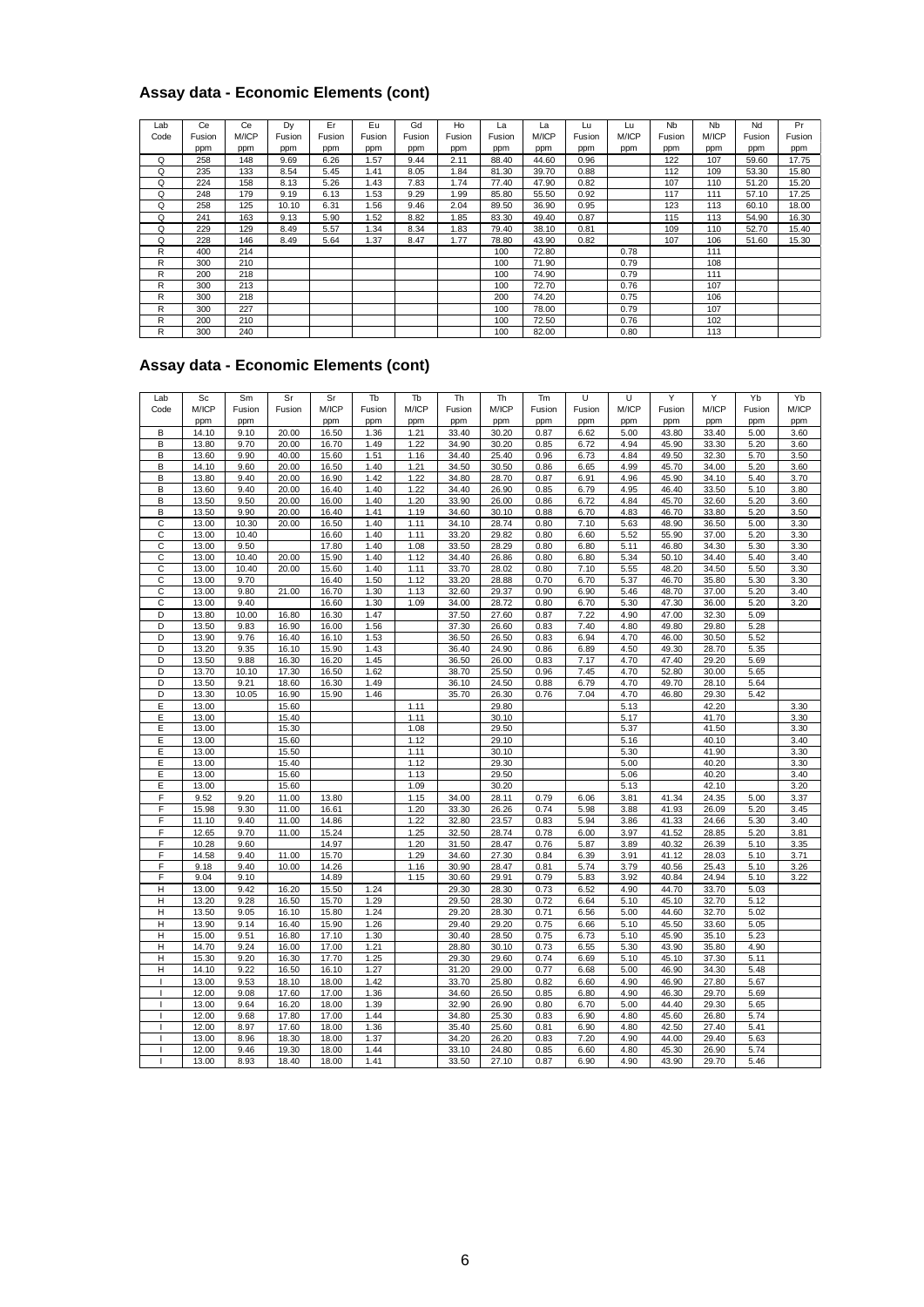#### **Assay data – Economic Elements (cont)**

| Lab    | Sc             | Sm             | Sr             | Sr             | Tb           | Tb           | Th             |                | Tm           | U            | U            | Υ              | Υ              | Yb           | Yb           |
|--------|----------------|----------------|----------------|----------------|--------------|--------------|----------------|----------------|--------------|--------------|--------------|----------------|----------------|--------------|--------------|
| Code   | M/ICP          | Fusion         | Fusion         | M/ICP          | Fusion       | M/ICP        | Fusion         | Th<br>M/ICP    | Fusion       | Fusion       | M/ICP        | Fusion         | M/ICP          | Fusion       | M/ICP        |
|        | ppm            | ppm            |                | ppm            | ppm          | ppm          | ppm            | ppm            | ppm          | ppm          | ppm          | ppm            | ppm            | ppm          | ppm          |
| J<br>J | 12.50<br>12.70 | 10.30<br>10.25 | 16.70<br>17.10 | 16.60<br>16.70 | 1.41<br>1.34 |              | 32.20<br>31.80 | 20.40<br>21.40 | 0.84<br>0.81 | 6.88<br>6.84 | 4.50<br>4.60 | 47.60<br>48.20 | 20.70<br>21.50 | 5.47<br>5.39 |              |
| J      | 12.50          | 9.57           | 15.70          | 17.00          | 1.38         |              | 30.50          | 19.70          | 0.81         | 6.50         | 4.70         | 45.30          | 19.10          | 5.22         |              |
| J<br>J | 12.40          | 10.10<br>10.25 | 17.10          | 16.80          | 1.34<br>1.41 |              | 31.30          | 19.60          | 0.81<br>0.81 | 6.82<br>6.97 | 4.70<br>4.50 | 46.60          | 18.90          | 5.40<br>5.68 |              |
| J      | 12.20<br>12.80 | 10.40          | 16.80<br>17.70 | 16.50<br>17.20 | 1.43         |              | 32.30<br>32.00 | 19.10<br>20.00 | 0.86         | 6.96         | 4.70         | 48.00<br>47.90 | 18.60<br>19.50 | 5.54         |              |
| J      | 12.50          | 10.20          | 16.40          | 16.80          | 1.40         |              | 32.30          | 20.70          | 0.84         | 6.97         | 4.70         | 47.70          | 20.20          | 5.64         |              |
| J<br>Κ | 12.00<br>12.90 | 9.95           | 17.50          | 16.30<br>16.40 | 1.36         |              | 32.20          | 18.40<br>25.90 | 0.85         | 6.94         | 4.50<br>4.40 | 48.00          | 17.80<br>29.70 | 5.60         |              |
| Κ      | 12.40          |                |                | 15.70          |              |              |                | 25.70          |              |              | 4.30         |                | 28.40          |              |              |
| Κ      | 12.70          |                |                | 16.30          |              |              |                | 26.60          |              |              | 4.40         |                | 29.30          |              |              |
| Κ<br>Κ | 12.10<br>12.70 |                |                | 15.70<br>16.50 |              |              |                | 25.90<br>26.80 |              |              | 4.30<br>4.50 |                | 29.60<br>29.70 |              |              |
| Κ      | 13.50          |                |                | 16.10          |              |              |                | 29.40          |              |              | 4.80         |                | 31.40          |              |              |
| Κ      | 13.30          |                |                | 15.60          |              |              |                | 25.60          |              |              | 4.70         |                | 25.00          |              |              |
| Κ<br>Г | 12.20<br>12.00 |                |                | 16.00<br>16.50 |              | 1.24         |                | 25.50<br>31.80 |              |              | 4.30<br>5.80 |                | 28.60<br>40.90 |              | 4.65         |
| L      | 13.00          |                |                | 16.50          |              | 1.24         |                | 33.00          |              |              | 5.90         |                | 40.50          |              | 4.70         |
| L      | 12.00          |                |                | 17.50          |              | 1.24         |                | 33.40          |              |              | 5.70         |                | 40.90          |              | 4.70         |
| L<br>L | 13.00<br>13.00 |                |                | 17.50<br>17.00 |              | 1.20<br>1.26 |                | 30.80<br>31.90 |              |              | 5.70<br>5.70 |                | 41.40<br>40.40 |              | 4.65<br>4.70 |
| L      | 12.00          |                |                | 17.00          |              | 1.26         |                | 30.40          |              |              | 5.80         |                | 40.20          |              | 4.55         |
| L      | 13.00<br>13.00 |                |                | 16.50<br>17.00 |              | 1.26<br>1.24 |                | 33.20<br>32.70 |              |              | 5.90<br>5.50 |                | 40.90<br>40.30 |              | 4.60<br>4.60 |
| M      | 11.90          | 9.50           | 19.00          | 17.60          | 1.23         | 1.07         | 40.80          | 24.50          | 0.75         | 6.36         | 3.96         | 52.30          | 27.60          | 5.20         | 3.30         |
| М      | 11.30          | 10.80          | 21.00          | 17.40          | 1.45         | 1.15         | 40.40          | 23.60          | 0.96         | 6.45         | 4.01         | 52.50          | 27.40          | 5.90         | 3.20         |
| M<br>М | 11.10<br>11.40 | 10.10<br>9.40  | 20.00<br>17.00 | 17.60<br>17.40 | 1.33<br>1.19 | 1.25<br>1.25 | 39.20<br>36.60 | 24.20<br>24.10 | 0.81<br>0.73 | 6.09<br>5.70 | 3.90<br>3.93 | 47.60<br>45.10 | 31.00<br>31.10 | 5.40<br>5.10 | 3.30<br>3.40 |
| M      | 11.30          | 10.30          | 20.00          | 17.90          | 1.38         | 1.28         | 40.90          | 24.30          | 0.81         | 6.37         | 3.88         | 50.40          | 31.90          | 5.60         | 3.50         |
| М      | 11.30          | 12.20          | 22.00          | 17.90          | 1.64         | 1.30         | 36.80          | 23.70          | 0.90         | 7.32         | 3.86         | 49.60          | 30.70          | 6.50         | 3.40         |
| M<br>M | 12.10<br>10.20 | 10.40<br>9.40  | 23.00<br>21.00 | 17.30<br>16.80 | 1.17<br>1.25 | 1.36<br>1.11 | 41.10<br>36.50 | 25.40<br>24.80 | 0.76<br>0.79 | 6.87<br>5.69 | 3.68<br>3.20 | 49.90<br>51.90 | 30.10<br>27.70 | 5.50<br>6.20 | 3.70<br>3.20 |
| N      | 12.30          | 9.60           |                | 17.80          | 1.29         | 1.08         | 34.60          | 29.40          | 0.79         | 6.72         | 4.40         | 49.40          | 30.10          | 5.50         | 3.20         |
| N<br>N | 12.20<br>12.30 | 9.80<br>9.50   |                | 17.60<br>17.20 | 1.27<br>1.28 | 1.10<br>1.11 | 35.20<br>33.80 | 29.70<br>29.70 | 0.83<br>0.83 | 6.76<br>6.77 | 4.60<br>4.50 | 49.30<br>48.60 | 29.90<br>29.90 | 5.60<br>5.50 | 3.10<br>3.10 |
| N      | 12.10          | 9.50           |                | 17.90          | 1.30         | 1.12         | 35.00          | 29.30          | 0.82         | 6.74         | 4.40         | 48.70          | 31.00          | 5.60         | 3.20         |
| N      | 12.60          | 9.70           |                | 18.10          | 1.32         | 1.09         | 34.30          | 29.40          | 0.82         | 6.74         | 4.50         | 49.90          | 31.30          | 5.50         | 3.20         |
| N<br>N | 12.50<br>12.40 | 9.60<br>9.50   |                | 17.50<br>17.80 | 1.32<br>1.30 | 1.10<br>1.10 | 34.40<br>34.70 | 29.60<br>29.50 | 0.82<br>0.81 | 6.78<br>6.78 | 4.40<br>4.40 | 49.60<br>49.70 | 31.40<br>31.30 | 5.60<br>5.50 | 3.20<br>3.20 |
| N      | 12.30          | 9.50           |                | 18.10          | 1.29         | 1.11         | 34.30          | 29.50          | 0.82         | 6.76         | 4.50         | 49.10          | 30.30          | 5.50         | 3.20         |
| O      | 14.00          | 9.30           | 30.00          | 16.00          | 1.33         | 1.26         | 35.50          | 32.20          | 0.78         | 7.09         | 5.74         | 44.70          | 40.10          | 5.00         | 4.20         |
| O<br>O | 14.40<br>14.30 | 9.30<br>9.20   | 30.00<br>20.00 | 16.20<br>15.40 | 1.35<br>1.28 | 1.24<br>1.24 | 36.00<br>35.30 | 34.50<br>34.60 | 0.81<br>0.76 | 7.28<br>7.10 | 5.56<br>6.09 | 45.70<br>44.50 | 39.70<br>39.10 | 5.30<br>5.10 | 4.30<br>4.20 |
| O      | 14.50          | 9.20           | 30.00          | 16.30          | 1.27         | 1.21         | 35.10          | 35.70          | 0.78         | 7.04         | 5.56         | 45.30          | 38.60          | 5.10         | 3.80         |
| O<br>O | 15.00<br>14.70 | 9.40<br>9.50   | 30.00<br>30.00 | 16.10<br>16.00 | 1.35<br>1.31 | 1.26<br>1.23 | 35.50<br>35.20 | 36.90<br>35.10 | 0.81<br>0.79 | 7.15<br>7.04 | 5.46<br>5.56 | 45.50<br>45.30 | 39.80<br>39.90 | 5.20<br>5.20 | 4.00<br>3.90 |
| O      | 14.70          | 9.40           | 30.00          | 16.20          | 1.31         | 1.24         | 35.70          | 35.10          | 0.76         | 7.13         | 5.77         | 45.30          | 37.80          | 5.20         | 4.10         |
| O      | 15.70          | 9.60           | 30.00          | 16.10          | 1.33         | 1.23         | 35.40          | 32.90          | 0.81         | 7.05         | 5.66         | 45.70          | 38.90          | 5.30         | 4.20         |
| P<br>P |                | 10.00<br>10.50 | 20.00<br>15.00 |                | 1.50<br>1.50 |              | 38.50<br>39.50 |                | 1.00<br>1.00 | 7.50<br>7.50 |              | 45.00<br>43.00 |                | 7.00<br>7.00 |              |
| P      |                | 10.50          | 20.00          |                | 1.50         |              | 37.00          |                |              | 7.00         |              | 45.00          |                | 7.00         |              |
| P      |                | 10.00          | 20.00          |                | 1.50         |              | 39.50          |                | 1.00         | 7.00         |              | 45.00          |                | 7.00         |              |
| P      |                | 10.50<br>10.50 | 15.00<br>15.00 |                | 1.50<br>1.50 |              | 37.00<br>39.00 |                | 1.00         | 7.50<br>7.50 |              | 42.00<br>43.00 |                | 7.00<br>7.00 |              |
| P      |                | 10.00          | 15.00          |                | 1.50         |              | 37.50          |                | 1.00         | 7.50         |              | 44.00          |                | 7.00         |              |
| P<br>Q | 13.30          | 10.00<br>10.80 | 15.00<br>23.10 | 14.30          | 1.50<br>1.54 |              | 37.00<br>40.30 | 25.50          | 1.00<br>0.90 | 7.00<br>7.70 | 5.20         | 42.00<br>57.10 | 23.40          | 7.00<br>6.04 |              |
| Q      | 13.00          | 9.61           | 18.50          | 14.40          | 1.36         |              | 36.30          | 23.30          | 0.78         | 6.85         | 5.00         | 51.90          | 22.80          | 5.43         |              |
| Q      | 13.50          | 8.96           | 17.60          | 15.10          | 1.29         |              | 35.50          | 26.20          | 0.74         | 6.78         | 5.10         | 48.60          | 26.50          | 5.51         |              |
| Q<br>Q | 14.20<br>13.10 | 10.55<br>11.30 | 21.40<br>21.20 | 15.50<br>14.80 | 1.45<br>1.52 |              | 41.00<br>42.40 | 29.10<br>22.30 | 0.87<br>0.93 | 7.53<br>7.98 | 5.30<br>5.00 | 55.40<br>56.40 | 28.70<br>22.10 | 5.84<br>6.33 |              |
| Q      | 14.20          | 10.05          | 20.00          | 15.30          | 1.46         |              | 39.50          | 27.50          | 0.85         | 7.34         | 5.30         | 53.20          | 26.00          | 5.67         |              |
| Q      | 12.50          | 9.41           | 18.60          | 14.20          | 1.39         |              | 36.60          | 22.00          | 0.78         | 6.83         | 4.90         | 50.70          | 21.80          | 5.40         |              |
| Q<br>R | 13.50<br>14.70 | 9.50           | 18.00          | 14.30<br>15.70 | 1.35         | 1.53         | 36.40          | 25.50<br>33.30 | 0.77         | 6.76         | 5.10<br>6.42 | 49.80          | 23.80<br>41.20 | 5.47         | 4.98         |
| R      | 14.10          |                |                | 15.60          |              | 1.49         |                | 33.70          |              |              | 6.39         |                | 40.30          |              | 4.96         |
| R      | 14.10          |                |                | 16.10          |              | 1.51         |                | 33.80          |              |              | 6.47         |                | 40.80          |              | 5.06         |
| R<br>R | 13.30<br>12.80 |                |                | 15.40<br>15.50 |              | 1.45<br>1.44 |                | 32.70<br>32.20 |              |              | 6.27<br>6.28 |                | 39.40<br>39.40 |              | 4.81<br>4.77 |
| R      | 14.50          |                |                | 16.40          |              | 1.51         |                | 33.30          |              |              | 6.45         |                | 42.00          |              | 5.04         |
| R      | 14.70          |                |                | 15.30          |              | 1.40         |                | 32.40          |              |              | 6.23         |                | 39.10          |              | 4.87         |
| R      | 13.50          |                |                | 16.50          |              | 1.50         |                | 34.10          |              |              | 6.60         |                | 41.40          |              | 5.08         |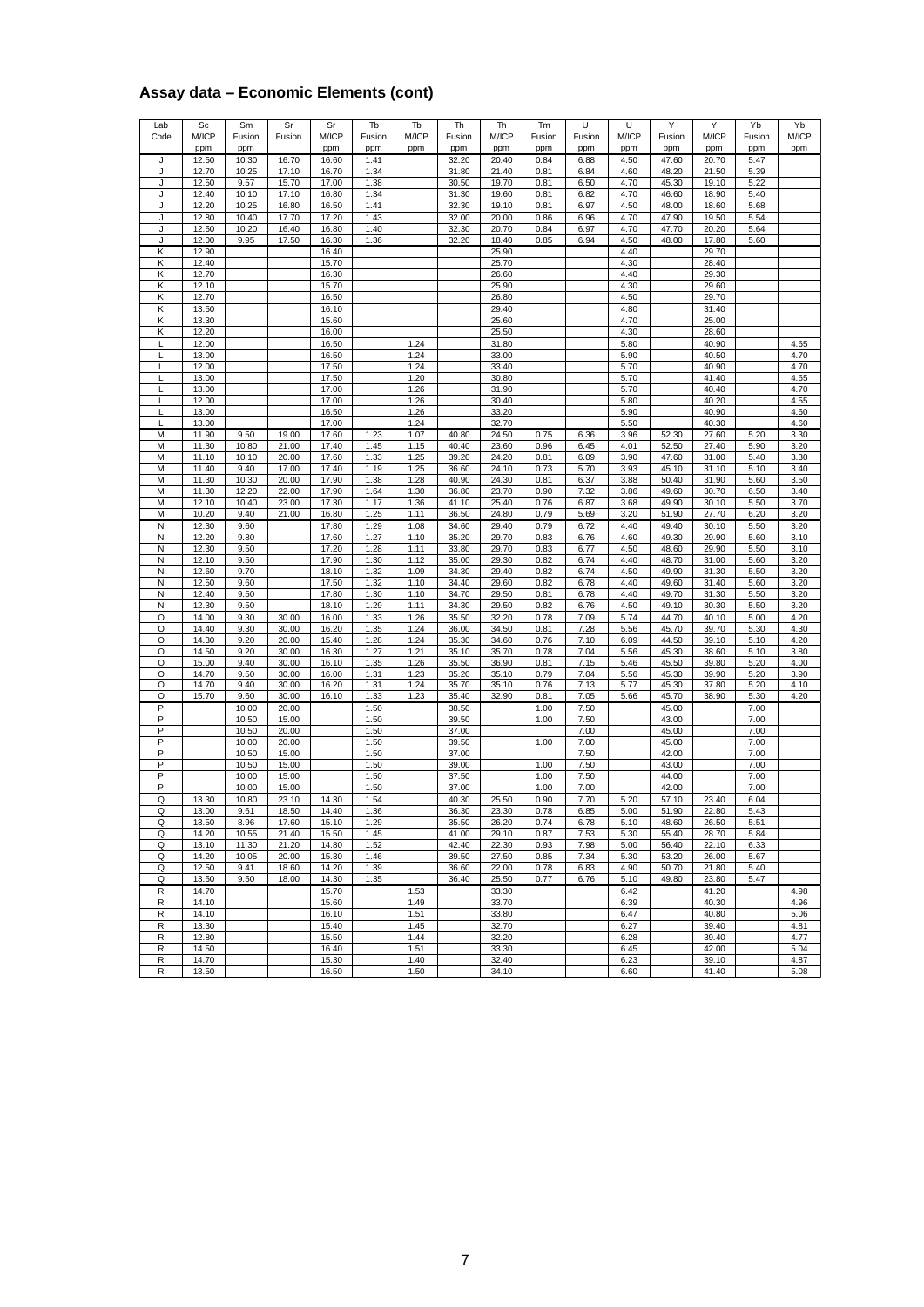### **Assay data Major Oxides**

| Lab<br>Code | AI2O3<br><b>XRF</b><br>℅ | CaO<br><b>XRF</b><br>% | Cr2O3<br><b>XRF</b><br>℅ | Fe2O3<br><b>XRF</b><br>% | <b>K2O</b><br><b>XRF</b><br>℅ | LOI<br>℅       | MgO<br><b>XRF</b><br>% | MnO<br><b>XRF</b><br>% | Na2O<br><b>XRF</b><br>% | P2O5<br><b>XRF</b><br>% | SiO <sub>2</sub><br><b>XRF</b><br>% | TiO <sub>2</sub><br><b>XRF</b><br>% | SG<br>pyc    |
|-------------|--------------------------|------------------------|--------------------------|--------------------------|-------------------------------|----------------|------------------------|------------------------|-------------------------|-------------------------|-------------------------------------|-------------------------------------|--------------|
| B           | 24.20                    | 0.25                   | 0.03                     | 9.94                     | 1.70                          | 10.10          | 0.68                   | 0.09                   | 0.33                    | 0.09                    | 52.10                               | 1.04                                | 2.53         |
| B           | 24.20                    | 0.26                   | 0.03                     | 9.95                     | 1.70                          | 10.10          | 0.70                   | 0.09                   | 0.29                    | 0.10                    | 52.00                               | 1.04                                | 2.52         |
| В           | 24.20                    | 0.26                   | 0.03                     | 9.97                     | 1.71                          | 10.00          | 0.68                   | 0.09                   | 0.31                    | 0.10                    | 52.20                               | 1.05                                | 2.52         |
| В           | 24.20                    | 0.25                   | 0.03                     | 9.96                     | 1.71                          | 10.00          | 0.68                   | 0.09                   | 0.31                    | 0.10                    | 51.70                               | 1.04                                | 2.53         |
| B<br>В      | 24.20<br>24.20           | 0.25<br>0.25           | 0.03<br>0.03             | 9.96<br>9.97             | 1.69<br>1.72                  | 10.00<br>10.10 | 0.67                   | 0.09<br>0.09           | 0.32<br>0.37            | 0.09<br>0.10            | 52.20<br>52.20                      | 1.04<br>1.04                        | 2.52<br>2.52 |
| B           | 24.20                    | 0.26                   | 0.03                     | 9.96                     | 1.71                          | 10.20          | 0.68<br>0.66           | 0.09                   | 0.31                    | 0.10                    | 52.00                               | 1.05                                | 2.53         |
| В           | 24.20                    | 0.25                   | 0.03                     | 9.93                     | 1.70                          | 10.10          | 0.65                   | 0.09                   | 0.33                    | 0.09                    | 52.20                               | 1.04                                | 2.54         |
| C           | 24.18                    | 0.26                   |                          | 9.75                     | 1.67                          | 10.14          | 0.65                   | 0.09                   | 0.24                    | 0.09                    | 51.50                               | 1.02                                | 2.81         |
| С           | 23.99                    | 0.26                   |                          | 9.90                     | 1.65                          | 10.13          | 0.63                   | 0.09                   | 0.25                    | 0.10                    | 51.33                               | 1.01                                | 2.72         |
| C           | 24.07                    | 0.26                   |                          | 9.74                     | 1.67                          | 10.15          | 0.64                   | 0.09                   | 0.24                    | 0.10                    | 51.35                               | 1.01                                | 2.73         |
| C           | 24.04                    | 0.26                   |                          | 9.72                     | 1.66                          | 10.15          | 0.64                   | 0.09                   | 0.25                    | 0.10                    | 51.38                               | 1.01                                | 2.76         |
| C           | 24.03                    | 0.26                   |                          | 9.71                     | 1.66                          | 10.17          | 0.65                   | 0.09                   | 0.25                    | 0.10                    | 51.46                               | 1.01                                | 2.80         |
| C           | 23.99                    | 0.26                   |                          | 9.71                     | 1.67                          | 10.16          | 0.63                   | 0.09                   | 0.23                    | 0.10                    | 51.42                               | 1.01                                | 2.77         |
| C<br>C      | 24.13<br>24.19           | 0.26<br>0.25           |                          | 9.88<br>9.93             | 1.67<br>1.67                  | 10.16<br>10.14 | 0.64<br>0.64           | 0.09<br>0.09           | 0.24<br>0.25            | 0.10<br>0.10            | 51.62<br>51.67                      | 1.01<br>1.01                        | 2.77<br>2.73 |
| D           | 23.90                    | 0.25                   | 0.03                     | 9.75                     | 1.68                          | 11.31          | 0.64                   | 0.09                   | 0.30                    | 0.09                    | 51.20                               | 1.00                                |              |
| D           | 24.10                    | 0.27                   | 0.03                     | 9.81                     | 1.68                          | 11.25          | 0.64                   | 0.09                   | 0.31                    | 0.09                    | 51.40                               | 1.00                                |              |
| D           | 24.00                    | 0.25                   | 0.03                     | 9.80                     | 1.68                          | 11.14          | 0.64                   | 0.09                   | 0.30                    | 0.09                    | 51.40                               | 1.00                                |              |
| D           | 24.00                    | 0.25                   | 0.03                     | 9.72                     | 1.68                          | 11.30          | 0.64                   | 0.09                   | 0.31                    | 0.09                    | 51.30                               | 1.00                                |              |
| D           | 23.90                    | 0.25                   | 0.03                     | 9.72                     | 1.66                          | 11.07          | 0.64                   | 0.09                   | 0.30                    | 0.09                    | 51.10                               | 0.99                                |              |
| D           | 24.00                    | 0.25                   | 0.03                     | 9.78                     | 1.66                          | 11.15          | 0.64                   | 0.09                   | 0.31                    | 0.09                    | 51.30                               | 1.01                                |              |
| D           | 23.80                    | 0.25                   | 0.03                     | 9.72                     | 1.65                          | 11.33          | 0.64                   | 0.09                   | 0.31                    | 0.09                    | 51.00                               | 0.99                                |              |
| D<br>E      | 23.80<br>23.85           | 0.25<br>0.26           | 0.03<br>0.04             | 9.69<br>9.70             | 1.66<br>1.70                  | 11.22<br>10.00 | 0.63<br>0.66           | 0.09<br>0.09           | 0.30<br>0.36            | 0.09<br>0.09            | 50.90<br>51.54                      | 0.99<br>0.99                        |              |
| Е           | 24.00                    | 0.26                   | 0.05                     | 9.79                     | 1.69                          | 10.00          | 0.67                   | 0.09                   | 0.36                    | 0.09                    | 51.65                               | 1.00                                |              |
| Ε           | 23.95                    | 0.26                   | 0.05                     | 9.71                     | 1.68                          | 10.10          | 0.66                   | 0.09                   | 0.36                    | 0.10                    | 51.72                               | 1.00                                |              |
| Ε           | 24.00                    | 0.26                   | 0.04                     | 9.82                     | 1.69                          | 10.00          | 0.66                   | 0.09                   | 0.36                    | 0.10                    | 51.66                               | 0.99                                |              |
| E           | 23.90                    | 0.26                   | 0.04                     | 9.66                     | 1.67                          | 10.00          | 0.66                   | 0.09                   | 0.34                    | 0.10                    | 51.49                               | 0.99                                |              |
| Ε           | 24.08                    | 0.25                   | 0.04                     | 9.77                     | 1.69                          | 10.00          | 0.67                   | 0.09                   | 0.36                    | 0.09                    | 51.93                               | 1.00                                |              |
| Е           | 23.96                    | 0.25                   | 0.04                     | 9.75                     | 1.67                          | 10.10          | 0.66                   | 0.09                   | 0.35                    | 0.10                    | 51.46                               | 0.99                                |              |
| E           | 23.93                    | 0.25                   | 0.05                     | 9.74                     | 1.69                          | 10.10          | 0.66                   | 0.09                   | 0.35                    | 0.10                    | 51.76                               | 1.01                                |              |
| F<br>F      | 24.10<br>24.03           | 0.27<br>0.26           | 0.04<br>0.03             | 9.69<br>9.66             | 1.68<br>1.67                  | 11.15<br>11.16 | 0.63<br>0.62           | 0.09<br>0.09           | 0.40<br>0.37            |                         | 50.79<br>50.64                      | 1.02<br>1.00                        | 2.52<br>2.47 |
| F           | 24.08                    | 0.25                   | 0.03                     | 9.84                     | 1.69                          | 11.27          | 0.64                   | 0.09                   | 0.41                    |                         | 51.50                               | 1.01                                | 2.55         |
| F           | 24.06                    | 0.27                   | 0.02                     | 9.75                     | 1.66                          | 11.19          | 0.65                   | 0.09                   | 0.36                    |                         | 51.55                               | 1.02                                | 2.52         |
| F           | 23.94                    | 0.26                   | 0.03                     | 9.81                     | 1.70                          | 11.36          | 0.65                   | 0.09                   | 0.38                    |                         | 50.97                               | 1.03                                | 2.54         |
| F           | 23.97                    | 0.26                   | 0.03                     | 9.69                     | 1.67                          | 11.11          | 0.64                   | 0.09                   | 0.41                    |                         | 51.20                               | 1.02                                | 2.50         |
| F           | 24.04                    | 0.27                   | 0.02                     | 9.79                     | 1.66                          | 11.07          | 0.65                   | 0.09                   | 0.37                    |                         | 51.51                               | 1.00                                | 2.51         |
| F           | 24.01                    | 0.27                   | 0.02                     | 9.71                     | 1.69                          | 11.51          | 0.65                   | 0.09                   | 0.39                    |                         | 51.39                               | 1.03                                | 2.57         |
|             | 24.03                    | 0.26                   | 0.03                     | 9.77                     | 1.71                          | 10.07          | 0.64                   | 0.09                   | 0.28                    | 0.09                    | 51.61                               | 1.02                                | 2.51         |
|             | 24.11<br>24.01           | 0.25                   | 0.03                     | 9.76                     | 1.71                          | 10.05          | 0.64                   | 0.09                   | 0.27                    | 0.09                    | 51.90                               | 1.02<br>1.02                        | 2.50<br>2.49 |
|             | 24.01                    | 0.26<br>0.26           | 0.03<br>0.03             | 9.85<br>9.82             | 1.72<br>1.71                  | 10.07<br>10.05 | 0.64<br>0.64           | 0.09<br>0.09           | 0.27<br>0.27            | 0.09<br>0.09            | 51.75<br>51.76                      | 1.03                                | 2.50         |
|             | 24.05                    | 0.26                   | 0.03                     | 9.82                     | 1.71                          | 10.09          | 0.64                   | 0.09                   | 0.27                    | 0.09                    | 51.73                               | 1.02                                | 2.52         |
|             | 24.00                    | 0.25                   | 0.03                     | 9.94                     | 1.71                          | 10.04          | 0.64                   | 0.09                   | 0.27                    | 0.09                    | 51.82                               | 1.02                                | 2.50         |
|             | 23.90                    | 0.26                   | 0.03                     | 10.02                    | 1.69                          | 10.15          | 0.64                   | 0.09                   | 0.28                    | 0.09                    | 51.58                               | 1.02                                | 2.50         |
|             | 24.01                    | 0.26                   | 0.03                     | 9.98                     | 1.71                          | 10.16          | 0.63                   | 0.09                   | 0.28                    | 0.09                    | 51.62                               | 1.01                                | 2.49         |
| J           | 24.00                    | 0.26                   | 0.03                     | 9.79                     | 1.68                          | 10.39          | 0.64                   | 0.09                   | 0.31                    | 0.09                    | 51.40                               | 1.00                                | 2.61         |
| J           | 23.80                    | 0.25                   | 0.03                     | 9.70                     | 1.67                          | 10.45          | 0.64                   | 0.09                   | 0.31                    | 0.09                    | 51.10                               | 0.99                                | 2.66         |
| J           | 23.90                    | 0.26                   | 0.03                     | 9.76                     | 1.66                          | 10.43          | 0.64                   | 0.09                   | 0.32                    | 0.09                    | 51.20                               | 0.99                                | 2.64         |
| J<br>J      | 23.80<br>24.00           | 0.25<br>0.26           | 0.03<br>0.03             | 9.68<br>9.73             | 1.67<br>1.68                  | 10.55<br>10.38 | 0.63<br>0.63           | 0.09<br>0.09           | 0.31<br>0.31            | 0.09<br>0.09            | 51.10<br>51.40                      | 0.98<br>0.99                        | 2.64<br>2.67 |
| J           | 23.80                    | 0.25                   | 0.03                     | 9.68                     | 1.66                          | 10.40          | 0.63                   | 0.09                   | 0.32                    | 0.09                    | 51.10                               | 0.99                                | 2.63         |
| J           | 23.80                    | 0.26                   | 0.03                     | 9.72                     | 1.66                          | 10.57          | 0.64                   | 0.09                   | 0.31                    | 0.09                    | 51.10                               | 0.99                                | 2.69         |
| J           | 23.90                    | 0.26                   | 0.03                     | 9.73                     | 1.66                          | 10.39          | 0.64                   | 0.09                   | 0.32                    | 0.09                    | 51.30                               | 0.99                                | 2.63         |
| Κ           | 23.90                    | 0.25                   | 0.03                     | 9.67                     | 1.66                          | 10.42          | 0.64                   | 0.09                   | 0.31                    | 0.09                    | 51.20                               | 0.98                                |              |
| Κ           | 24.10                    | 0.25                   | 0.03                     | 9.78                     | 1.68                          | 10.44          | 0.65                   | 0.09                   | 0.32                    | 0.09                    | 51.80                               | 0.99                                |              |
| Κ           | 24.10                    | 0.25                   | 0.03                     | 9.77                     | 1.68                          | 10.42          | 0.64                   | 0.09                   | 0.31                    | 0.09                    | 51.70                               | 0.99                                |              |
| Κ           | 23.90                    | 0.25                   | 0.03                     | 9.67                     | 1.67                          | 10.50          | 0.64                   | 0.09                   | 0.31                    | 0.09                    | 51.30                               | 0.98                                |              |
| κ<br>Κ      | 24.00<br>24.10           | 0.25<br>0.25           | 0.03<br>0.03             | 9.72<br>9.78             | 1.67<br>1.68                  | 10.47<br>10.46 | 0.64<br>0.65           | 0.09<br>0.09           | 0.31<br>0.32            | 0.09<br>0.09            | 51.50<br>51.70                      | 0.99<br>0.99                        |              |
| Κ           | 24.00                    | 0.26                   | 0.03                     | 9.76                     | 1.68                          | 10.45          | 0.65                   | 0.09                   | 0.32                    | 0.09                    | 51.70                               | 1.00                                |              |
| Κ           | 24.00                    | 0.25                   | 0.04                     | 9.71                     | 1.66                          | 10.47          | 0.64                   | 0.09                   | 0.31                    | 0.09                    | 51.40                               | 0.99                                |              |
| Г           | 23.80                    | 0.27                   |                          | 9.70                     |                               | 10.20          | 0.64                   | 0.09                   |                         | 0.09                    | 51.10                               | 0.98                                | 2.83         |
| L           | 23.60                    | 0.25                   |                          | 9.64                     |                               | 10.30          | 0.63                   | 0.09                   |                         | 0.09                    | 51.10                               | 0.97                                | 2.80         |
| L           | 23.70                    | 0.25                   |                          | 9.70                     |                               | 10.30          | 0.64                   | 0.09                   |                         | 0.09                    | 51.10                               | 0.97                                | 2.82         |
| L           | 23.80                    | 0.25                   |                          | 9.66                     |                               | 10.20          | 0.63                   | 0.09                   |                         | 0.09                    | 51.10                               | 0.98                                | 2.86         |
| L           | 23.70                    | 0.26                   |                          | 9.68                     |                               | 10.20          | 0.63                   | 0.09                   |                         | 0.09                    | 51.10                               | 0.97                                | 2.84         |
| L<br>L      | 23.80                    | 0.26                   |                          | 9.72                     |                               | 10.10<br>10.20 | 0.65                   | 0.10                   |                         | 0.09                    | 51.10<br>51.00                      | 0.98                                | 2.80         |
| L           | 23.60<br>23.70           | 0.26<br>0.26           |                          | 9.72<br>9.64             |                               | 10.20          | 0.65<br>0.64           | 0.10<br>0.09           |                         | 0.09<br>0.09            | 51.00                               | 0.97<br>0.97                        | 2.84<br>2.81 |
| M           | 23.60                    | 0.35                   | 0.03                     | 9.53                     | 1.53                          | 10.31          | 0.62                   | 0.09                   | 0.34                    |                         | 50.20                               | 0.99                                | 2.66         |
| M           | 23.70                    | 0.23                   | 0.03                     | 9.45                     | 1.59                          | 10.28          | 0.63                   | 0.09                   | 0.34                    |                         | 50.30                               | 0.99                                | 2.66         |
| M           | 23.20                    | 0.22                   | 0.02                     | 9.21                     | 1.51                          | 10.28          | 0.70                   | 0.09                   | 0.38                    |                         | 48.90                               | 0.96                                | 2.66         |
| M           | 23.30                    | 0.23                   | 0.02                     | 9.33                     | 1.53                          | 10.20          | 0.70                   | 0.09                   | 0.34                    |                         | 49.40                               | 0.96                                | 2.66         |
| M           | 23.20                    | 0.22                   | 0.03                     | 9.28                     | 1.51                          | 10.22          | 0.70                   | 0.09                   | 0.34                    |                         | 49.40                               | 0.95                                | 2.66         |
| М           | 23.60                    | 0.23                   | 0.03                     | 9.55                     | 1.53                          | 10.19          | 0.63                   | 0.09                   | 0.35                    |                         | 50.10                               | 0.99                                | 2.67         |
| M           | 23.30                    | 0.23                   | 0.03                     | 9.26                     | 1.54                          | 10.22          | 0.72                   | 0.09                   | 0.42                    |                         | 49.20                               | 0.96                                | 2.66         |
| М           | 23.70                    | 0.23                   | 0.03                     | 9.47                     | 1.59                          | 10.25          | 0.64                   | 0.09                   | 0.36                    |                         | 50.40                               | 0.99                                | 2.67         |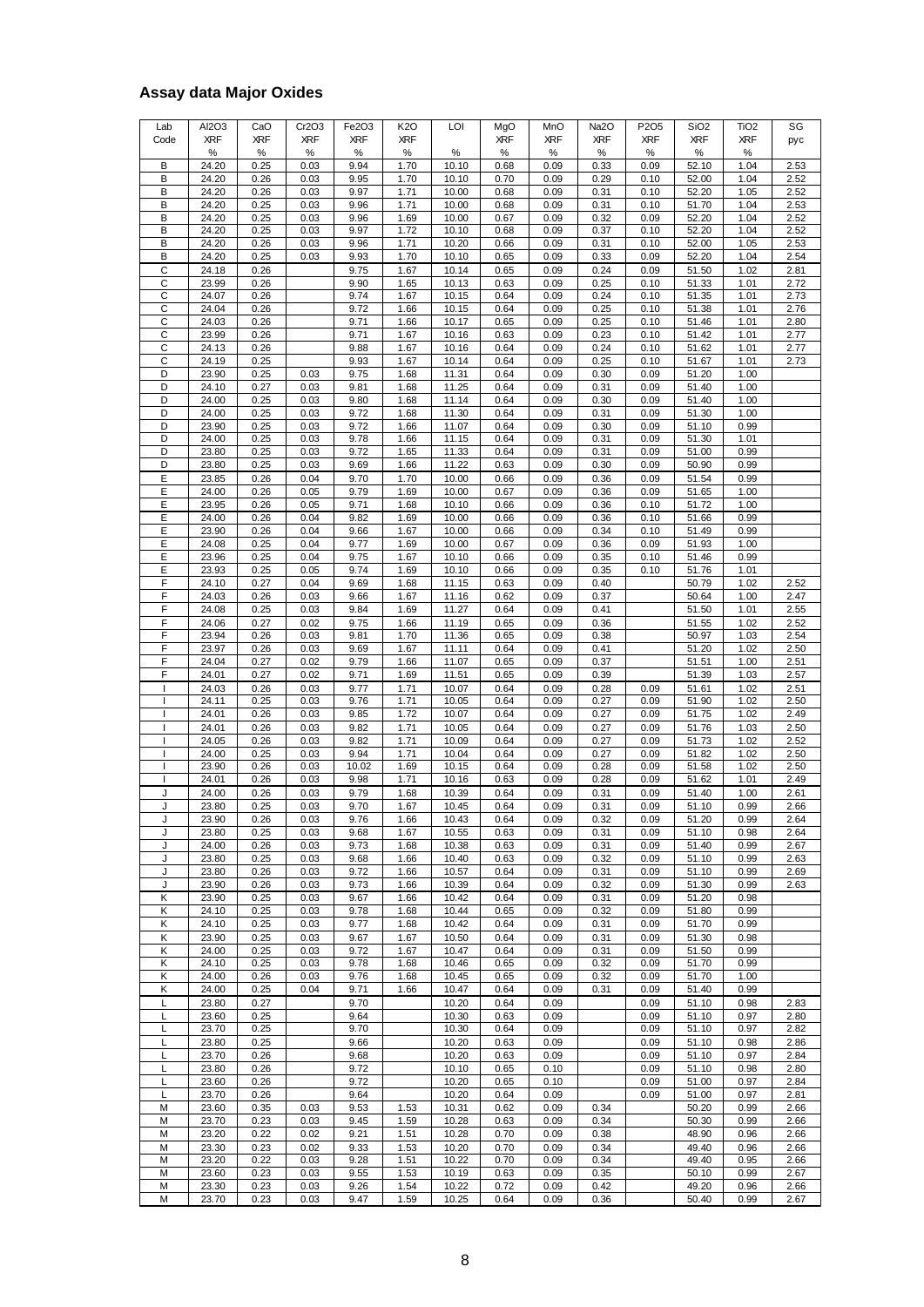#### **Assay data Major Oxides (cont)**

| Assay data Major Oxides (cont) |            |            |            |            |            |       |            |            |                   |                  |                  |                  |      |
|--------------------------------|------------|------------|------------|------------|------------|-------|------------|------------|-------------------|------------------|------------------|------------------|------|
|                                |            |            |            |            |            |       |            |            |                   |                  |                  |                  |      |
|                                |            |            |            |            |            |       |            |            |                   |                  |                  |                  |      |
| Lab                            | AI2O3      | CaO        | Cr2O3      | Fe2O3      | <b>K2O</b> | LOI   | MgO        | MnO        | Na <sub>2</sub> O | P2O <sub>5</sub> | SiO <sub>2</sub> | TiO <sub>2</sub> | SG   |
| Code                           | <b>XRF</b> | <b>XRF</b> | <b>XRF</b> | <b>XRF</b> | <b>XRF</b> |       | <b>XRF</b> | <b>XRF</b> | <b>XRF</b>        | <b>XRF</b>       | <b>XRF</b>       | <b>XRF</b>       | pyc  |
|                                | %          | $\%$       | $\%$       | $\%$       | %          | %     | %          | %          | %                 | %                | %                | $\%$             |      |
| $\circ$                        | 23.70      | 0.26       | 0.03       | 9.74       | 1.67       | 11.80 | 0.62       | 0.08       | 0.29              | 0.09             | 51.00            | 1.01             |      |
| $\circ$                        | 23.70      | 0.25       | 0.03       | 9.67       | 1.69       | 11.80 | 0.64       | 0.09       | 0.30              | 0.09             | 50.50            | 1.00             |      |
| O                              | 23.60      | 0.26       | 0.04       | 9.66       | 1.68       | 11.70 | 0.65       | 0.09       | 0.30              | 0.09             | 50.60            | 0.99             |      |
| O                              | 23.70      | 0.25       | 0.03       | 9.72       | 1.67       | 11.70 | 0.63       | 0.08       | 0.30              | 0.09             | 50.90            | 1.01             |      |
| O                              | 23.60      | 0.26       | 0.04       | 9.70       | 1.68       | 11.70 | 0.62       | 0.08       | 0.30              | 0.09             | 50.70            | 1.01             |      |
| O                              | 23.70      | 0.25       | 0.02       | 9.70       | 1.67       | 11.70 | 0.62       | 0.08       | 0.30              | 0.09             | 50.90            | 1.02             |      |
| $\circ$                        | 23.60      | 0.26       | 0.03       | 9.65       | 1.67       | 11.80 | 0.65       | 0.10       | 0.30              | 0.09             | 50.40            | 1.01             |      |
| $\circ$                        | 23.70      | 0.26       | 0.04       | 9.74       | 1.68       | 11.80 | 0.62       | 0.08       | 0.29              | 0.09             | 50.80            | 1.01             |      |
| P                              | 23.50      | 0.25       | 0.03       | 9.61       | 1.69       | 10.29 | 0.65       | 0.09       | 0.31              | 0.09             | 51.66            | 0.98             | 2.60 |
| P                              | 23.50      | 0.25       | 0.03       | 9.61       | 1.70       | 10.21 | 0.66       | 0.09       | 0.30              | 0.09             | 51.70            | 0.98             | 2.59 |
| P                              | 23.40      | 0.25       | 0.03       | 9.56       | 1.69       | 10.29 | 0.66       | 0.09       | 0.30              | 0.09             | 51.68            | 0.98             | 2.61 |
| P                              | 23.50      | 0.25       | 0.03       | 9.59       | 1.69       | 10.24 | 0.66       | 0.09       | 0.30              | 0.09             | 51.78            | 0.97             | 2.64 |
| P                              | 23.40      | 0.25       | 0.03       | 9.56       | 1.69       | 10.26 | 0.65       | 0.09       | 0.31              | 0.09             | 51.64            | 0.97             | 2.60 |
| P                              | 23.50      | 0.25       | 0.03       | 9.56       | 1.70       | 10.31 | 0.66       | 0.09       | 0.31              | 0.09             | 51.56            | 0.98             | 2.59 |
| P                              | 23.50      | 0.25       | 0.03       | 9.58       | 1.69       | 10.35 | 0.66       | 0.09       | 0.30              | 0.09             | 51.66            | 0.98             | 2.59 |
| P                              | 23.50      | 0.25       | 0.03       | 9.59       | 1.69       | 10.31 | 0.66       | 0.09       | 0.31              | 0.09             | 51.67            | 0.98             | 2.59 |
| Q                              | 23.80      | 0.25       | 0.03       | 9.78       | 1.68       | 10.34 | 0.63       | 0.09       | 0.32              | 0.09             | 51.10            | 0.99             |      |
| Q                              | 23.80      | 0.25       | 0.02       | 9.73       | 1.68       | 10.38 | 0.64       | 0.09       | 0.32              | 0.09             | 51.20            | 0.99             |      |
| Q                              | 23.80      | 0.25       | 0.03       | 9.68       | 1.67       | 10.49 | 0.63       | 0.09       | 0.32              | 0.09             | 51.00            | 0.98             |      |
| Q                              | 23.80      | 0.25       | 0.02       | 9.71       | 1.68       | 10.30 | 0.63       | 0.09       | 0.32              | 0.09             | 51.10            | 0.99             |      |
| Q                              | 23.90      | 0.25       | 0.03       | 9.73       | 1.68       | 10.35 | 0.64       | 0.09       | 0.33              | 0.09             | 51.20            | 0.99             |      |
| Q                              | 23.80      | 0.25       | 0.02       | 9.68       | 1.68       | 10.43 | 0.64       | 0.09       | 0.32              | 0.09             | 51.10            | 0.99             |      |
| Q                              | 23.90      | 0.25       | 0.03       | 9.77       | 1.68       | 10.33 | 0.64       | 0.09       | 0.32              | 0.09             | 51.30            | 0.99             |      |
| Q                              | 23.90      | 0.25       | 0.02       | 9.74       | 1.68       | 10.31 | 0.64       | 0.09       | 0.33              | 0.09             | 51.30            | 0.99             |      |
| R                              | 22.90      | 0.24       | 0.03       | 9.49       | 1.59       | 13.20 | 0.62       | 0.09       | 0.29              | 0.08             | 49.00            | 0.98             | 2.63 |
| R                              | 23.10      | 0.24       | 0.03       | 9.54       | 1.63       | 13.10 | 0.63       | 0.09       | 0.30              | 0.08             | 49.30            | 0.99             | 2.64 |
| R                              | 22.90      | 0.24       | 0.03       | 9.47       | 1.61       | 13.20 | 0.63       | 0.09       | 0.28              | 0.08             | 49.10            | 0.98             | 2.61 |
| R                              | 22.70      | 0.24       | 0.03       | 9.40       | 1.55       | 13.20 | 0.61       | 0.09       | 0.28              | 0.08             | 48.90            | 0.97             | 2.61 |
| R                              | 23.20      | 0.24       | 0.03       | 9.56       | 1.62       | 13.30 | 0.63       | 0.09       | 0.28              | 0.09             | 49.40            | 0.98             | 2.65 |
| R                              | 23.00      | 0.24       | 0.03       | 9.48       | 1.61       | 13.30 | 0.64       | 0.09       | 0.29              | 0.08             | 49.20            | 1.00             | 2.64 |
| R                              | 23.00      | 0.24       | 0.02       | 9.51       | 1.60       | 13.20 | 0.62       | 0.09       | 0.29              | 0.09             | 49.10            | 0.99             | 2.63 |
| R                              | 23.00      | 0.24       | 0.02       | 9.49       | 1.63       | 13.20 | 0.63       | 0.09       | 0.30              | 0.08             | 49.10            | 0.99             | 2.60 |

#### **12. Measurement of Uncertainty :**( *ref Dr Hugh Bartlett, Hugh Bartlett Consulting CC.)*

The samples used in the certification process were selected in such a way as to represent the entire batch of material and were taken from the final packaged units; therefore all possible sources of uncertainty (sample uncertainty and measurement uncertainty) are included in the final combined standard uncertainty determination.

The uncertainty measurement takes into consideration the between lab and the within lab variances and is calculated from the square roots of the variances of these components using the formula:

#### *Combined standard uncertainty=sqrt((between lab.var/no of labs) + ( mean square within lab.var /no of assays))*

These uncertainty measurements may be used, by laboratories, as a component for calculating the total uncertainty for method validation according to the relevant ISO guidelines.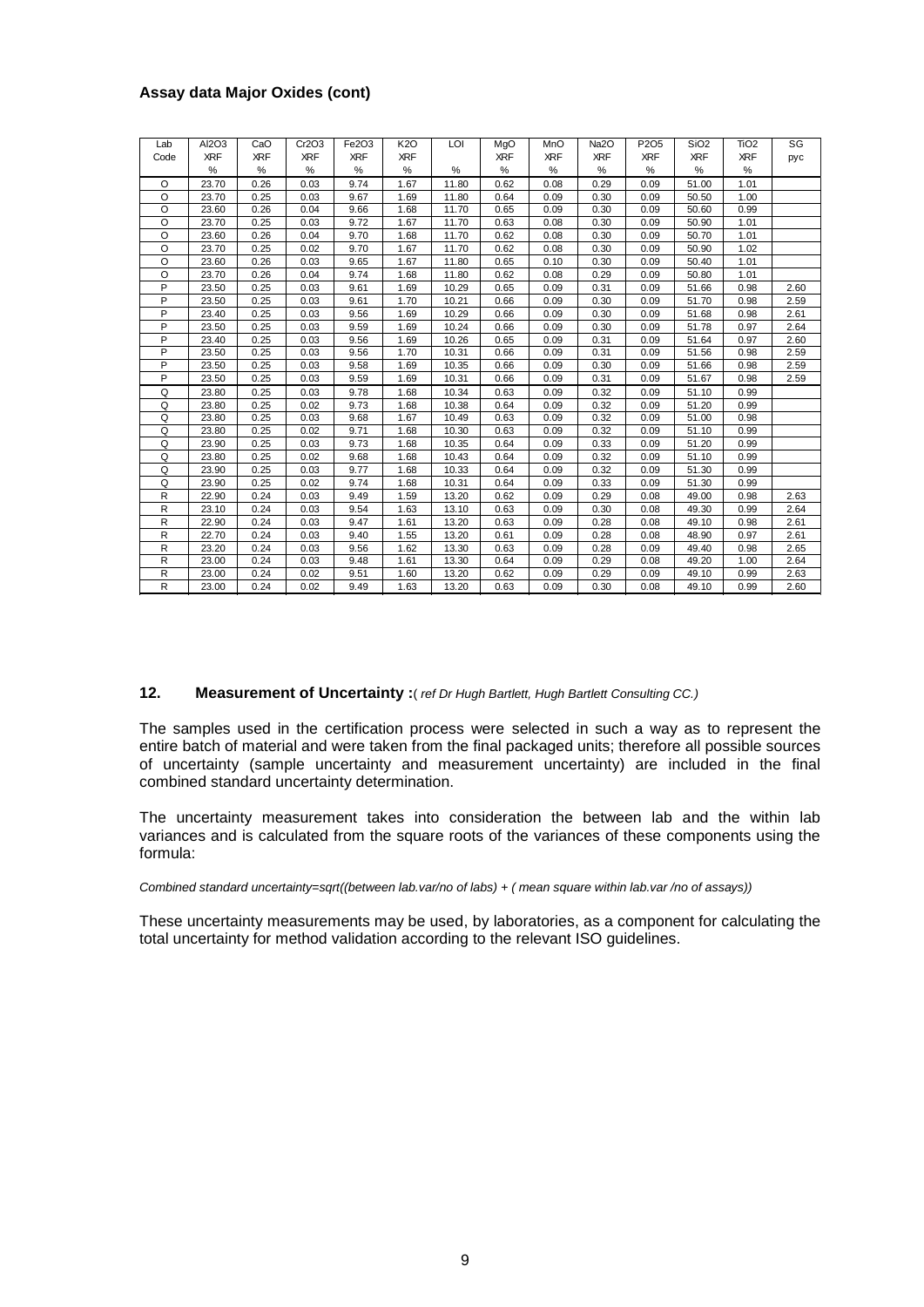| Analyte                        | Method     | Unit | $S^+$ | $\sigma$ L $^2$ | Sw <sub>3</sub> | CSU <sup>4</sup> |
|--------------------------------|------------|------|-------|-----------------|-----------------|------------------|
| Сe                             | Fusion     | ppm  | 27.52 | 6.04            | 4.80            | 1.89             |
| Сe                             | M/ICP      | ppm  | 39.13 | 15.10           | 8.04            | 4.27             |
| Dy                             | Fusion     | ppm  | 0.47  | 0.22            | 0.24            | 0.07             |
| Er                             | Fusion     | ppm  | 0.51  | 0.13            | 0.17            | 0.04             |
| Eu                             | Fusion     | ppm  | 0.09  | 0.08            | 0.05            | 0.04             |
| Gd                             | Fusion     | ppm  | 0.59  | 0.42            | 0.31            | 0.13             |
| Ho                             | Fusion     | ppm  | 0.11  | 0.03            | 0.06            | 0.01             |
| La                             | Fusion     | ppm  | 13.9  | 1.9             | 1.76            | 0.59             |
| La                             | M/ICP      | ppm  | 16.4  | 3.4             | 2.21            | 1.15             |
| Lu                             | Fusion     | ppm  | 0.07  | 0.03            | 0.04            | 0.01             |
| Lu                             | M/ICP      | ppm  | 0.11  | 0.05            | 0.02            | 0.02             |
| Nb                             | Fusion     | ppm  | 10.42 | 4.85            | 2.52            | 1.65             |
| Nb                             | M/ICP      | ppm  | 4.53  | 1.53            | 2.83            | 0.51             |
| Nd                             | Fusion     | ppm  | 2.39  | 1.39            | 1.31            | 0.43             |
| Pr                             | Fusion     | ppm  | 0.87  | 0.36            | 0.34            | 0.11             |
| Sc                             | M/ICP      | ppm  | 1.18  | 0.51            | 0.42            | 0.14             |
| Sm                             | Fusion     | ppm  | 0.55  | 0.26            | 0.34            | 0.08             |
| Sr                             | Fusion     | ppm  | 4.85  | 1.51            | 1.31            | 0.50             |
| Sr                             | M/ICP      | ppm  | 0.99  | 0.55            | 0.46            | 0.16             |
| Tb                             | Fusion     | ppm  | 0.10  | 0.06            | 0.05            | 0.02             |
| Tb                             | M/ICP      | ppm  | 0.12  | 0.06            | 0.04            | 0.02             |
| Th                             | Fusion     | ppm  | 2.99  | 2.02            | 1.05            | 0.59             |
| Th                             | M/ICP      | ppm  | 3.79  | 1.71            | 1.22            | 0.51             |
| Tm                             | Fusion     | ppm  | 0.07  | 0.03            | 0.03            | 0.01             |
| U                              | Fusion     | ppm  | 0.07  | 0.03            | 0.03            | 0.01             |
| U                              | M/ICP      | ppm  | 0.68  | 0.41            | 0.12            | 0.11             |
| Υ                              | Fusion     | ppm  | 3.52  | 2.19            | 1.43            | 0.65             |
| Υ                              | M/ICP      | ppm  | 6.42  | 4.19            | 1.34            | 1.13             |
| Yb                             | Fusion     | ppm  | 0.53  | 0.15            | 0.16            | 0.05             |
| Yb                             | M/ICP      | ppm  | 0.62  | 0.14            | 0.11            | 0.06             |
| Al <sub>2</sub> O <sub>3</sub> | <b>XRF</b> | %    | 0.326 | 0.155           | 0.069           | 0.044            |
| CaO                            | <b>XRF</b> | $\%$ | 0.013 | 0.002           | 0.004           | 0.001            |
| $Cr_2O_3$                      | <b>XRF</b> | %    | 0.006 | 0.002           | 0.004           | 0.001            |
| Fe <sub>2</sub> O <sub>3</sub> | XRF        | %    | 0.151 | 0.076           | 0.049           | 0.022            |
| $K_2O$                         | <b>XRF</b> | $\%$ | 0.045 | 0.011           | 0.009           | 0.004            |
| LOI                            |            | %    | 0.865 | 0.127           | 0.049           | 0.040            |
| MqO                            | XRF        | %    | 0.019 | 0.009           | 0.008           | 0.003            |
| MnO                            | ХRF        | %    | 0.003 | 0.001           | 0.001           | 0.000            |
| Na <sub>2</sub> O              | <b>XRF</b> | %    | 0.038 | 0.021           | 0.010           | 0.006            |
| $P_2O_5$                       | XRF        | %    | 0.004 | 0.002           | 0.001           | 0.000            |
| SiO <sub>2</sub>               | XRF        | %    | 0.797 | 0.292           | 0.176           | 0.086            |
| TiO <sub>2</sub>               | <b>XRF</b> | %    | 2.048 | 0.012           | 0.008           | 0.003            |
| $\overline{\mathsf{SG}}$       | pyc        |      | 0.106 | 0.070           | 0.019           | 0.027            |

*1. S - Std Dev for use on control charts.*

*2. <sup>σ</sup> <sup>L</sup> - Betw Lab Std Dev, for use to calculate a measure of accuracy.*

*3. S W - Within Lab Std Dev, for use to calculate a measure of precision.*

*4. CSU - Combined Standard Uncertainty, a component for use to calculate the total uncertainty in method validation.*

**13. Certified values:** The Certified, Provisional and Informational values listed on p1 and p2 of this certificate fulfill the AMIS statistical criteria regarding agreement for certification and have been independently validated by Margaret M. Fairhurst.

**14. Metrological Traceability:** The values quoted herein are based on the consensus values derived from statistical analysis of the data from an inter laboratory measurement program. Traceability to SI units is via the standards used by the individual laboratories, the majority of which are accredited, who have maintained measurement traceability during the analytical process.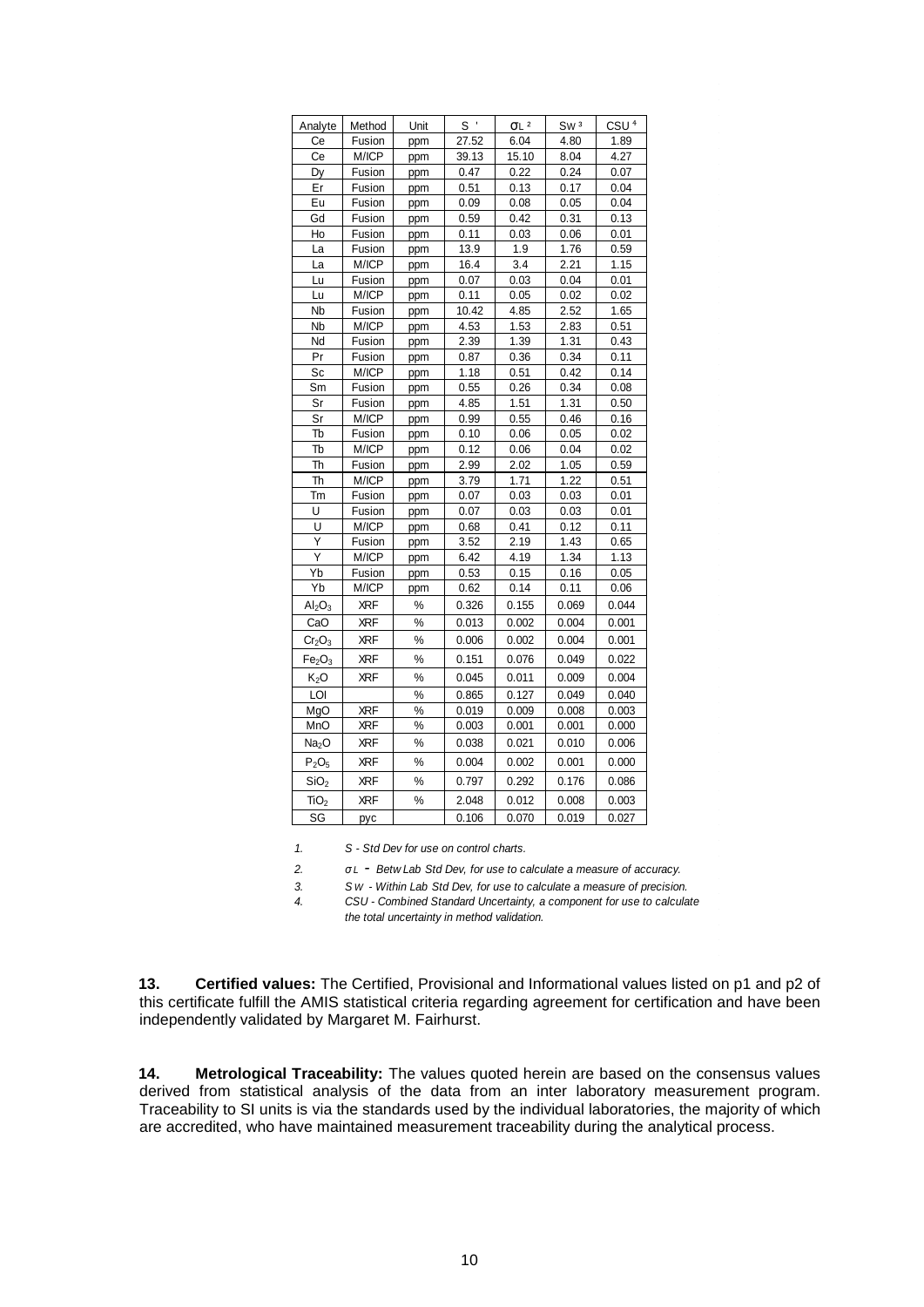**15. Certification:** AMIS0276 is a new material.

**16. Period of validity:** The certified values are valid for this product, while still sealed in its original packaging, until notification to the contrary. The stability of the material will be subject to continuous testing for the duration of the inventory. Should product stability become an issue, all customers will be notified and notification to that effect will be placed on the [www.amis.co.za](http://www.amis.co.za/) website.

**17. Minimum sample size:** The majority of laboratories reporting used a 0.5g sample size for the ICP. This is the recommended minimum sample size for the use of this material.

**18. Availability:** This product is available in Laboratory Packs containing 1kg of material and Explorer Packs containing custom weights (from 50g to 250g) of material. The Laboratory Packs are sealed bottles delivered in sealed foil pouches. The Explorer Packs contain material in standard geochem envelopes, vacuum sealed in foil pouches.

**19. Recommended use:** The data used to characterize this CRM has been scrutinized using outlier treatment techniques. This, together with the number of participating laboratories, should overcome any "inter-laboratory issues" and should lead to a very accurate measure for the given methods, notwithstanding the underlying assumption that what the good inter-laboratory labs reported was accurate. However an amount of bad data might have had an effect, resulting in limits which in some situations might be too broad for the effective monitoring of a single analytical method, laboratory or production process. Users should set their own limits based on their own data quality objectives and control measurements, after determining the performance characteristics of their own particular method, using a minimum of 20 analyses using this CRM. User set limits should normally be within the limits recommended on p1 and 2 of this certificate.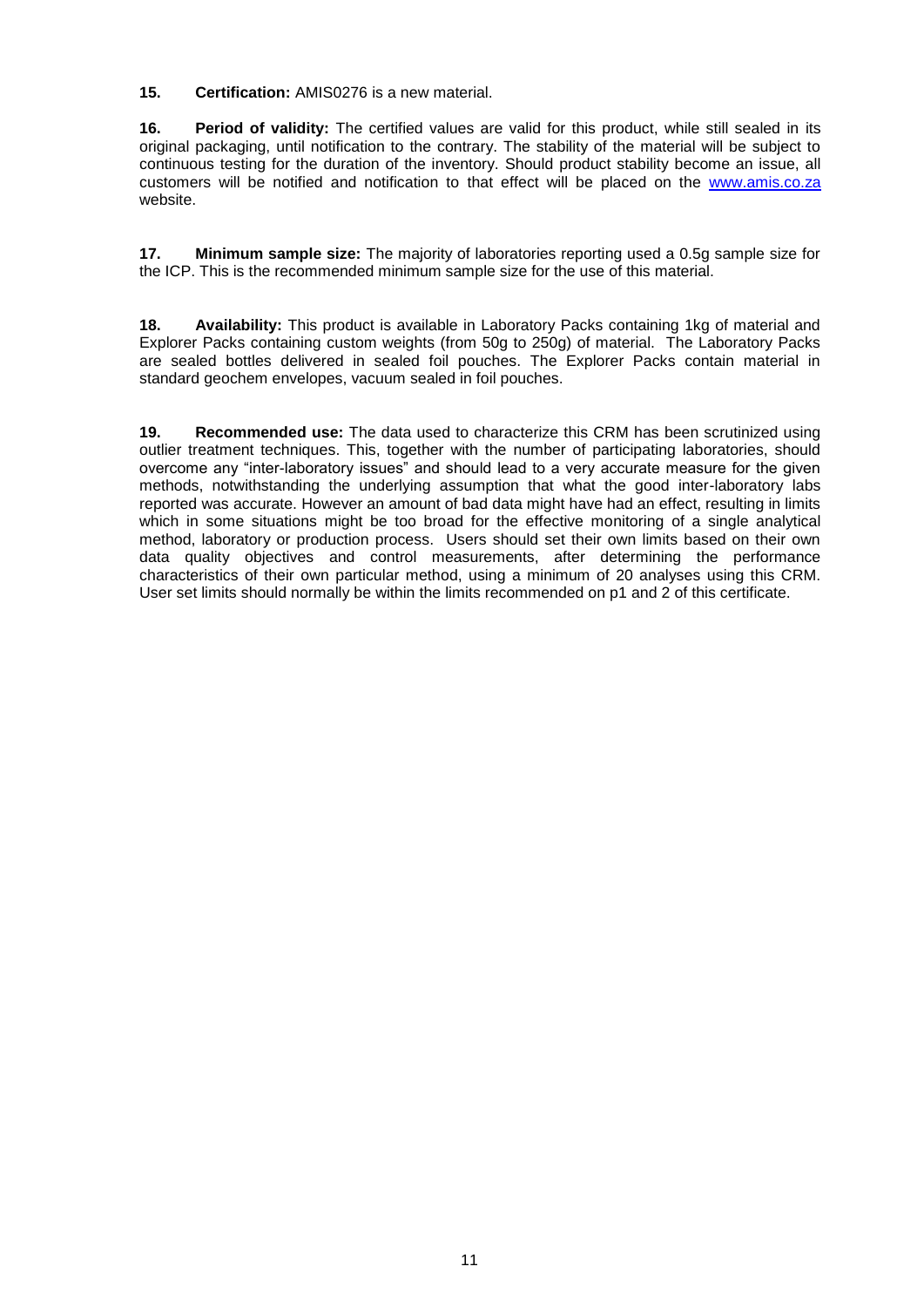**20. Legal Notice:** This certificate and the reference material described in it have been prepared with due care and attention. However AMIS, Set Point Technology (Pty) Ltd, Mike McWha and Margaret M. Fairhurst; accept no liability for any decisions or actions taken following the use of the reference material.

**Date of Version v0.01:** 16 January 2020

*Version: v0.01*

**Reason for Version v0.01:** Correction of element of TREE calculations i.e. Ef to Er

**Version v0.01 replaces the original report of AMIS0276 Certification** 

**Date of Version 000:** 07 November 2014

*Version: 000*

**Certifying Officers:** 

**African Mineral Standards: \_\_\_\_\_\_\_\_\_\_\_\_\_\_\_\_\_\_\_\_\_\_\_\_\_\_\_\_\_\_\_\_\_\_\_\_\_\_\_**

**Mike McWha BSc (Hons), FGSSA, MAusIMM, Pr.Sci.Nat**

tair nive

**Geochemist:\_\_\_\_\_\_\_\_\_\_\_\_\_\_\_\_\_\_\_\_\_\_\_\_\_\_\_\_\_\_\_\_\_\_\_\_\_\_\_\_\_\_\_\_\_\_\_\_\_\_\_**

**Margaret M. Fairhurst, PG, MAusIMM Oreval Appendix 1. – Uncertified element statistics**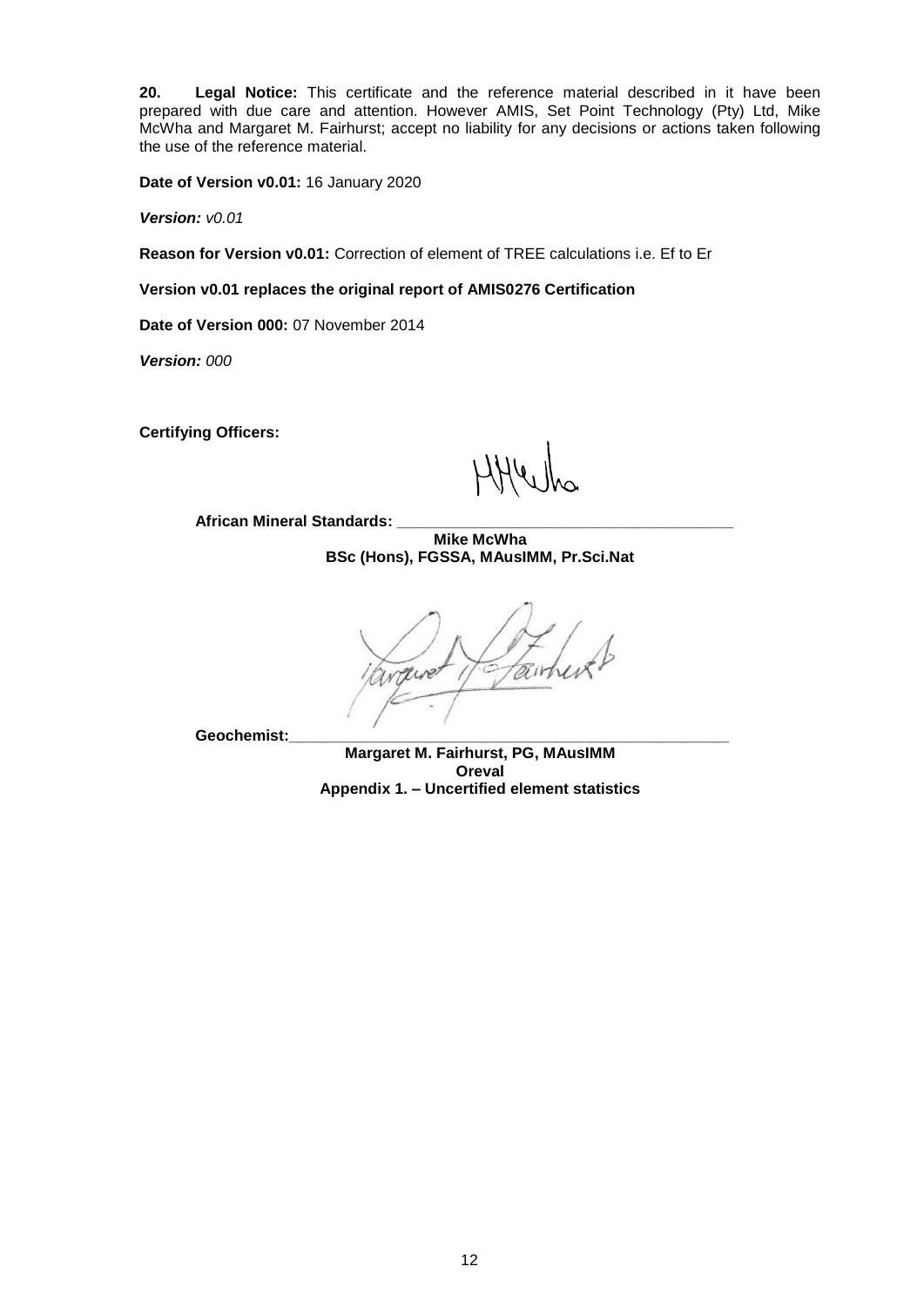| Analyte | Method | Unit | Mean | 2SD  | RSD% | n   |
|---------|--------|------|------|------|------|-----|
| Ag      | M/ICP  | ppm  | 0.39 | 0.47 | 60.7 | 101 |
| Al      | M/ICP  | $\%$ | 11.6 | 1.3  | 5.4  | 113 |
| As      | M/ICP  | ppm  | 14.0 | 2.9  | 10.3 | 118 |
| Ba      | M/ICP  | ppm  | 188  | 21.3 | 5.7  | 122 |
| Be      | M/ICP  | ppm  | 3.4  | 0.88 | 12.9 | 120 |
| Bi      | M/ICP  | ppm  | 0.50 | 0.09 | 8.7  | 120 |
| Ca      | M/ICP  | ℅    | 0.18 | 0.02 | 5.0  | 112 |
| Cd      | M/ICP  | ppm  | 0.14 | 0.14 | 50.3 | 108 |
| Co      | M/ICP  | ppm  | 11.4 | 1.4  | 6.3  | 123 |
| Cr      | M/ICP  | ppm  | 162  | 75.7 | 23.4 | 127 |
| Cs      | M/ICP  | ppm  | 5.9  | 1.1  | 9.5  | 116 |
| Cu      | M/ICP  | ppm  | 103  | 8.5  | 4.1  | 117 |
| Fe      | M/ICP  | %    | 6.5  | 0.58 | 4.5  | 114 |
| Ga      | M/ICP  | ppm  | 37.1 | 3.2  | 4.3  | 104 |
| Ge      | M/ICP  | ppm  | 0.66 | 1.1  | 83.9 | 80  |
| Hf      | M/ICP  | ppm  | 5.4  | 2.5  | 22.8 | 120 |
| In      | M/ICP  | ppm  | 0.13 | 0.03 | 11.7 | 106 |
| Κ       | M/ICP  | ℅    | 1.3  | 0.11 | 4.2  | 111 |
| La      | M/ICP  | ppm  | 68.1 | 25.4 | 18.7 | 120 |
| Li      | M/ICP  | ppm  | 21.9 | 3.3  | 7.6  | 120 |
| Mg      | M/ICP  | %    | 0.35 | 0.06 | 9.1  | 109 |
| Mn      | M/ICP  | ppm  | 667  | 68.9 | 5.2  | 105 |
| Mo      | M/ICP  | ppm  | 6.3  | 0.81 | 6.4  | 123 |
| Na      | M/ICP  | $\%$ | 0.23 | 0.03 | 7.0  | 110 |
| Ni      | M/ICP  | ppm  | 38.6 | 4.9  | 6.3  | 122 |
| P       | M/ICP  | ppm  | 374  | 52.5 | 7.0  | 112 |
| Pb      | M/ICP  | ppm  | 43.3 | 4.8  | 5.5  | 120 |
| Rb      | M/ICP  | ppm  | 93.7 | 16.2 | 8.6  | 110 |
| Re      | M/ICP  | ppm  | 0.0  | 0.0  | 38.9 | 16  |
| S       | M/ICP  | ℅    | 0.03 | 0.01 | 16.1 | 104 |
| Sb      | M/ICP  | ppm  | 1.4  | 0.23 | 8.3  | 121 |
| Se      | M/ICP  | ppm  | 1.7  | 1.3  | 39.5 | 68  |
| Si      | M/ICP  | ppm  | 15.8 | 22.8 | 72.1 | 24  |
| Sn      | M/ICP  | ppm  | 7.1  | 1.7  | 11.6 | 123 |
| Та      | M/ICP  | ppm  | 7.4  | 3.1  | 21.2 | 116 |
| Te      | M/ICP  | ppm  | 0.11 | 0.07 | 32.6 | 74  |
| Th      | M/ICP  | ppm  | 28.0 | 9.2  | 16.4 | 122 |
| Tì      | M/ICP  | %    | 0.53 | 0.09 | 8.1  | 112 |
| Π       | M/ICP  | ppm  | 0.69 | 0.12 | 8.6  | 125 |
| U       | M/ICP  | ppm  | 4.9  | 1.3  | 13.6 | 120 |
| V       | M/ICP  | ppm  | 74.1 | 9.6  | 6.5  | 122 |
| W       | M/ICP  | ppm  | 5.7  | 0.7  | 6.4  | 122 |
| Zn      | M/ICP  | ppm  | 85.7 | 12.0 | 7.0  | 127 |
| Zr      | M/ICP  | ppm  | 211  | 142  | 33.6 | 112 |